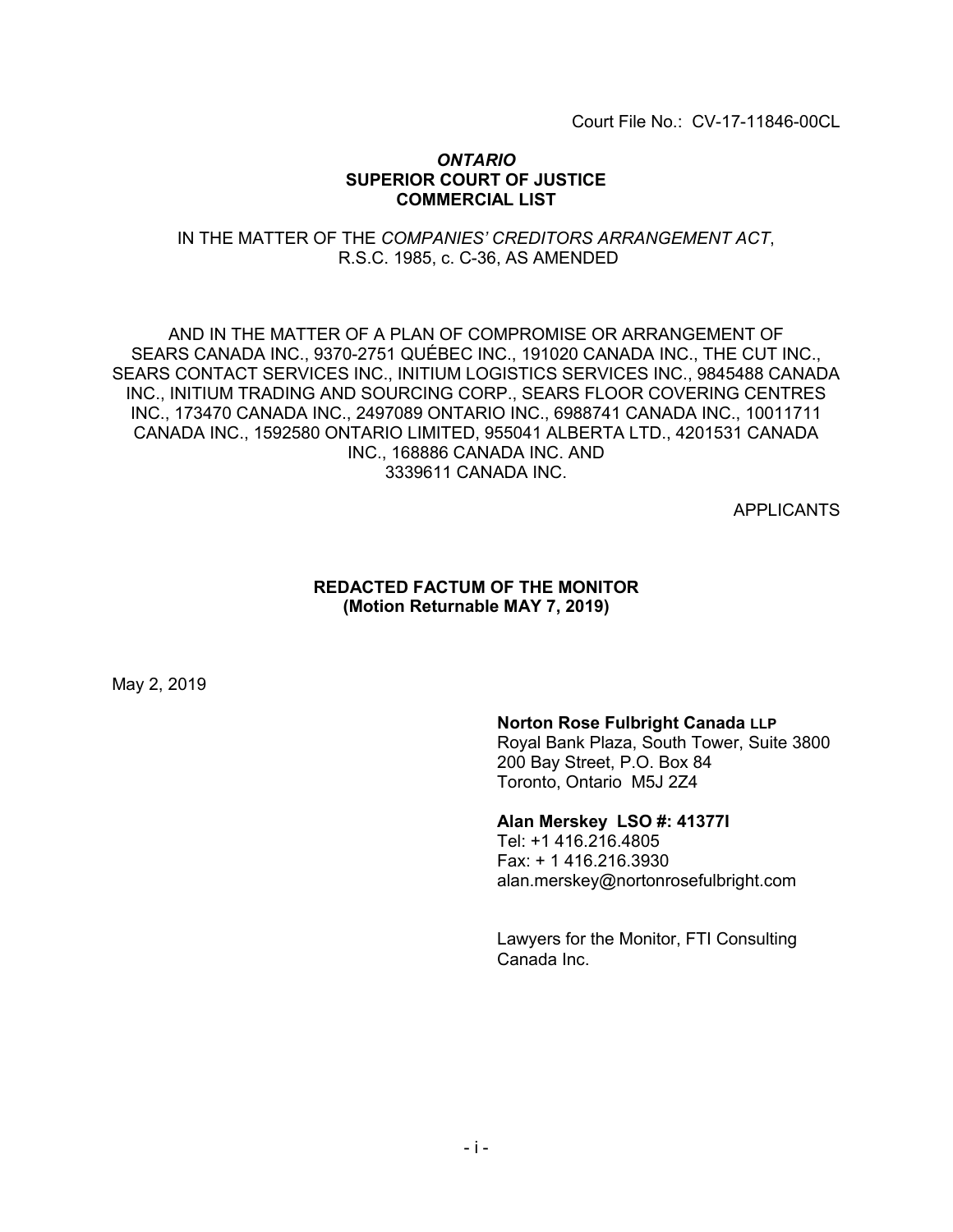#### **PART I - INTRODUCTION**

1. The Monitor entered into a settlement agreement ("**Settlement Agreement**") with various of Sears Canada's landlords that were represented by Blaney McMurtry LLP ("**Blaney McMurtry**") – specifically Bentall Kennedy (Canada) LP, QuadReal Property Group, Primaris Management Inc., Westcliff Management Ltd., Tanurb (Festival Marketplace) Inc., and Cogir Real Estate (collectively, the "**Disputing Landlords**").

2. The Settlement Agreement relates to properties formerly occupied by Sears Canada, or otherwise affected by these CCAA proceedings, and the amounts owing to the Disputing Landlords in respect of these properties.

3. The Settlement Agreement contains a "Landlord Claim Formula", which, in turn, determines the quantum of the settlement. Specifically, that quantum is based upon the contractually defined term "Rent", which was to be determined from the "the Proofs of Claims filed by the Landlords, or if no Rent was detailed in the Proofs of Claims, as evidenced by the books and records of the Company".

4. For 15 of the 22 Blaney Claims, the Monitor calculated Rent based upon the Disputing Landlord's own Proofs of Claims. At no time prior to execution of the Settlement Agreement were these Proofs of Claims or the calculations therein modified; nor did the Disputing Landlords advise that they would seek to deviate from the amounts set out in the Proofs of Claims.

5. For the remaining 7, there was no detail of Rent in the Proofs of Claims. Accordingly, Sears Canada calculated Rent based upon its own books and records.

- 1 -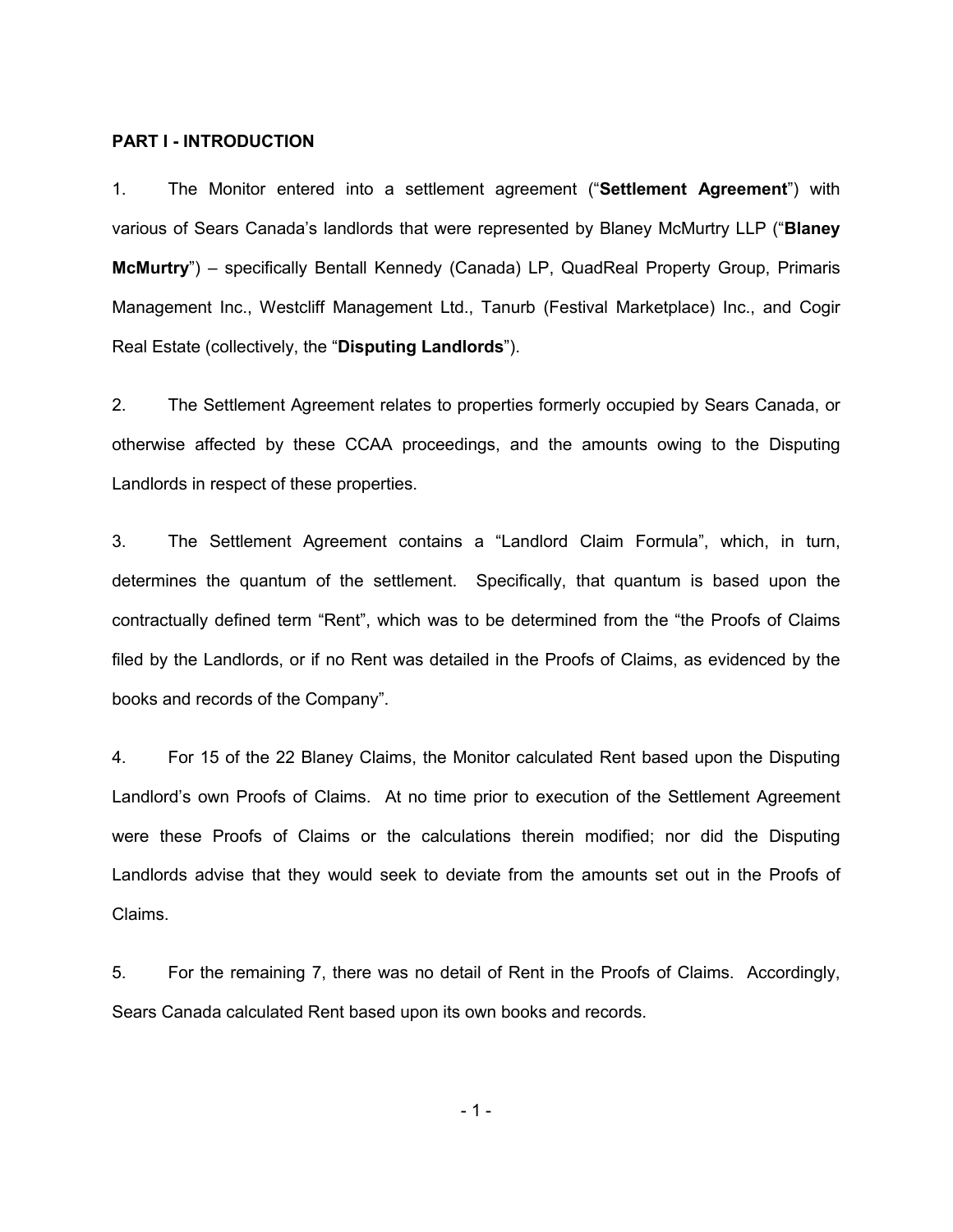6. The Monitor also provided a summary sheet in advance of the Settlement Agreement being executed, showing the calculation of Rent to the Disputing Landlords based upon (i) the Proofs of Claims, where applicable; and (ii) otherwise, the books and records. The Disputing Landlords at no time took issue either with the approach or the calculations prior to execution of the Settlement Agreement.

7. It was only afterwards that the Disputing Landlords challenged this calculation of Rent, and tried to recalculate Rent based upon extrinsic information, including their own records, that neither stemmed from the Proofs of Claims nor Sears Canada's books and records.

8. The Monitor seeks enforcement of the Settlement Agreement in accordance with its express terms.

9. The Settlement Agreement, and in particular, the calculation of Rent, is clear and unambiguous. The meaning of the agreement can be readily determined on the existing record and indeed on the face of the contract alone. The Settlement Agreement can and should be enforced on the basis of the current record.

10. Finally, there is an unrelated issue relating to a mistaken payment made by Sears Canada to one of the Disputing Landlords. Blaney McMurtry improperly withheld \$10,000 in reimbursing the mistaken payment, allegedly to account for its legal costs on a substantial indemnity basis. There is no basis in law for an unjustly enriched party to withhold a portion of that unjust enrichment to pay its own legal fees. The \$10,000 must be repaid.

 $-2-$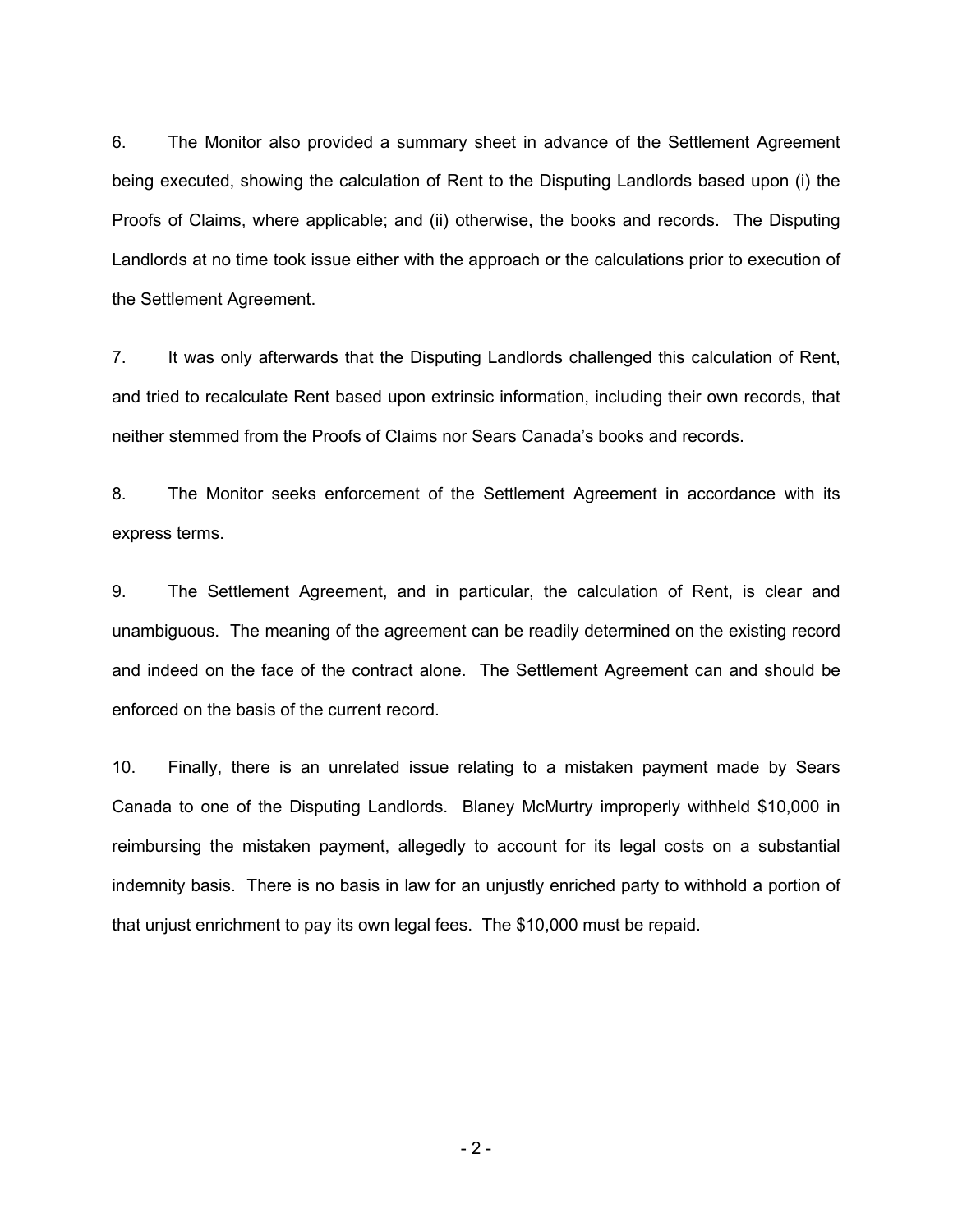## **PART II - THE FACTS**

#### **A. Joinder Agreement and Term Sheet**

11. During October and November 2018, Blaney McMurtry and counsel for the Monitor engaged in numerous discussions in an attempt to resolve 22 Landlord Claims advanced by the Disputing Landlords (the "**Blaney Claims**").<sup>1</sup>

12. As part of those negotiations, Blaney McMurtry requested that counsel to the Monitor provide them with the terms of settlement achieved with the other Landlords.<sup>2</sup>

13. In particular, all Landlords with Landlord Claims agreed to (i) a Landlord Claim Formula Term Sheet dated July 26, 2018 (the "**Term Sheet**"), (ii) a joinder agreement attached to the Term Sheet, and which incorporated the terms of the Term Sheet by reference (the "**Joinder Agreement**").<sup>3</sup>

14. The Joinder Agreement, together with the Term Sheet, outlined the following formula for calculating certain types of Landlord Claims:

#### **[REDACTED]**. 4

15. In accordance with the foregoing, the Landlord Claim Formula was to be calculated based upon the defined term "Rent", which, in turn, was defined as:

<sup>1</sup> Thirtieth Report of the Monitor dated March 25, 2019 (the (**Thirtieth Report**") at para 29.

<sup>2</sup> Appendix "A" to the Thirtieth Report, p A-1.

<sup>&</sup>lt;sup>3</sup> Thirtieth Report at para 18. Copies of these documents are included at Appendix A to the Thirtieth Report.

<sup>4</sup> Thirtieth Report at para 21; Appendix A to the Thirtieth Report.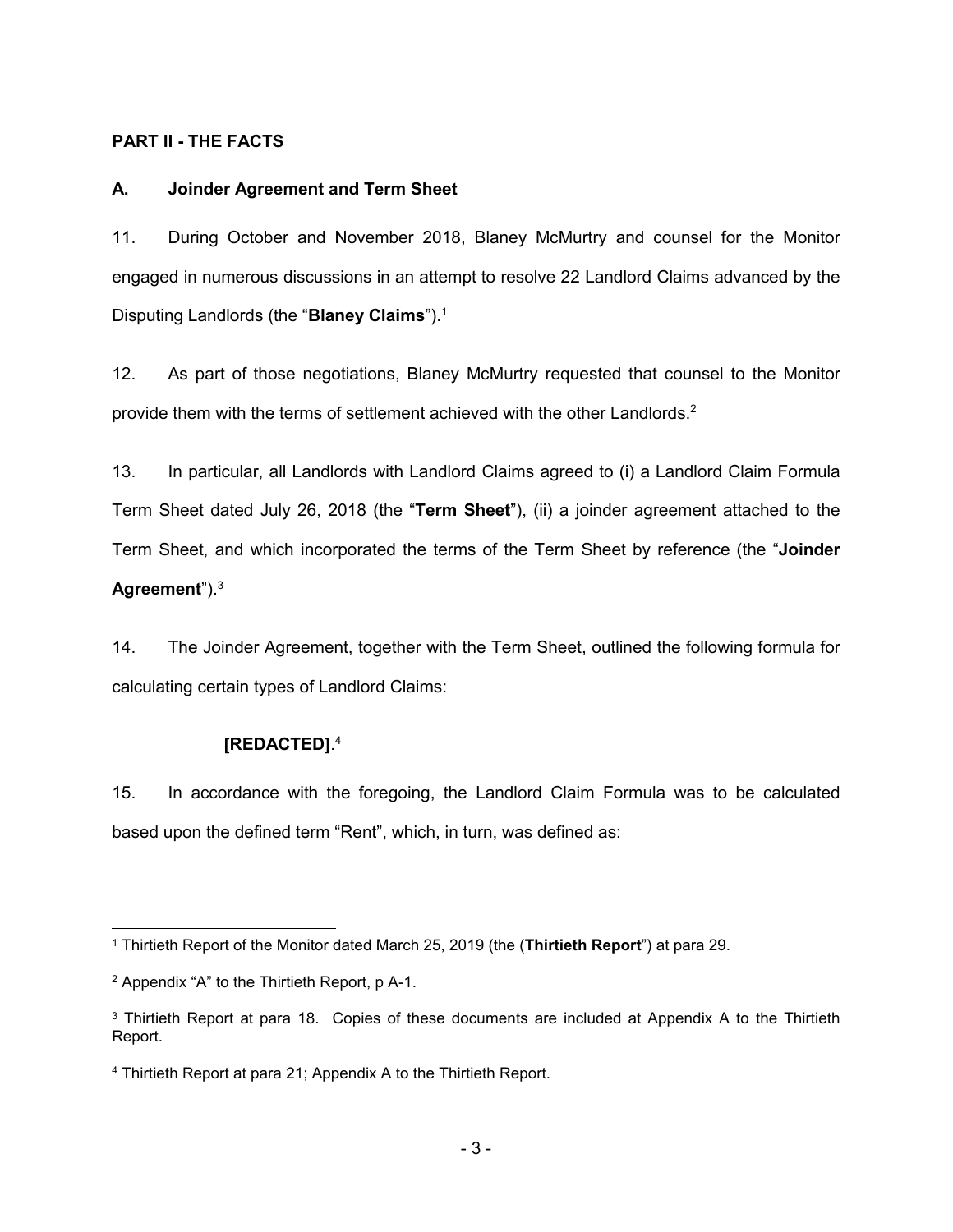collectively, [**REDACTED**] in accordance with the applicable Lease and as detailed in the Proofs of Claims filed by the Landlords, or if no Rent was detailed in the Proofs of Claims, as evidenced by the books and records of the Company.<sup>5</sup>

- 16. As such, the "Rent" was to be determined either:
	- (a) "as detailed in the Proofs of Claims filed by the Landlords"; or
	- (b) "if no Rent was detailed in the Proofs of Claims, as evidenced by the books and records of" Sears Canada.

17. This approach allowed Sears Canada and the Landlords not only to have a methodology for the calculation of the claims, but also a methodology to determine the input for that calculation – namely, Rent.

### **B. The Settlement Agreement**

18. On October 22, 2018, counsel for the Monitor wrote to Blaney McMurtry and attached the draft Term Sheet and Joinder Agreement that the other Landlords had signed. The next day, the Monitor proposed that the Blaney Claims should be settled in accordance with these terms.<sup>6</sup>

19. On October 24, 2018, Blaney McMurtry responded, specifically requesting the monetary value of each of the 22 Blaney Claims under the Landlord Claim Formula in the Term Sheet. Blaney McMurtry identified the requested information as "the value of the claims which would be allowed under the formula", and advised that it would be "very helpful to have that analysis to provide to the clients as they consider next steps".<sup>7</sup>

<sup>5</sup> Thirtieth Report at para 22; Appendix A to the Thirtieth Report.

<sup>6</sup> Thirtieth Report at para 30; Appendix B to the Thirtieth Report.

<sup>7</sup> Thirtieth Report at para 31; Appendix B to the Thirtieth Report.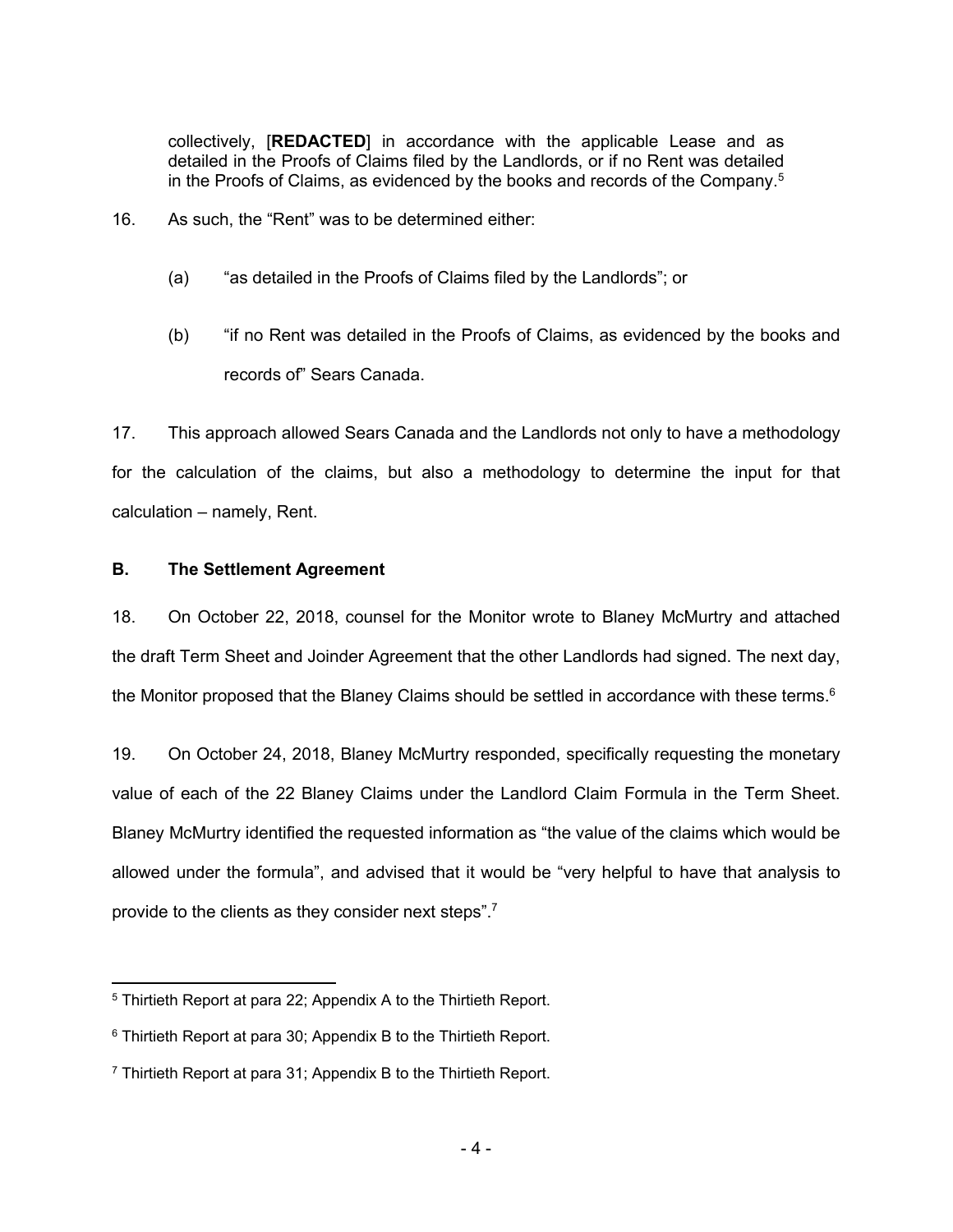20. Counsel for the Monitor responded to Blaney McMurtry later that day attaching a spreadsheet (the "**Spreadsheet**") which listed for each of the 22 Blaney Claims (i) the amount claimed in the corresponding Proof of Claim (whether for Rent or otherwise), and (ii) the amount recoverable for the claim under the Landlord Claim Formula in the Term Sheet.<sup>8</sup>

21. The Spreadsheet listed a total value for all 22 of the Blaney Claims under the Landlord Claim Formula calculated using Sears Canada's books and records as **[REDACTED]**. 9

22. Of the 22 Blaney Claims, 15 had provided a detailed breakdown of Rent. For each of these 15, the Monitor used the Rent amounts provided by the Disputing Landlords in their Proofs of Claims. For the remaining 7 Disputing Landlords, no details of Rent were provided. Accordingly, Sears Canada used its own books and records.<sup>10</sup>

23. Over the following weeks, counsel for the Monitor and Blaney McMurtry exchanged draft settlement agreements in respect of the Blaney Claims and met with Justice Morawetz in respect of the same.<sup>11</sup>

24. On November 15, 2018, Blaney McMurtry communicated with counsel for the Monitor by email. The email attached (i) the Term Sheet, (ii) Schedule "A" to the Term Sheet (defined

<sup>8</sup> Thirtieth Report at paras 32-33; Appendix B to the Thirtieth Report.

<sup>9</sup> Thirtieth Report at para 33; Appendix B to the Thirtieth Report.

<sup>&</sup>lt;sup>10</sup> See Appendix "C" to this factum comparing the Rent Claim per the Proofs of Claims and the Rent per the Monitor's Joinder Agreement and Spreadsheet. The Proof of Claim figures are drawn from the corresponding individual Proof of Claims in the Claims Officer Adjudication Record.

<sup>&</sup>lt;sup>11</sup> Thirtieth Report at para 35; Appendix B to the Thirtieth Report.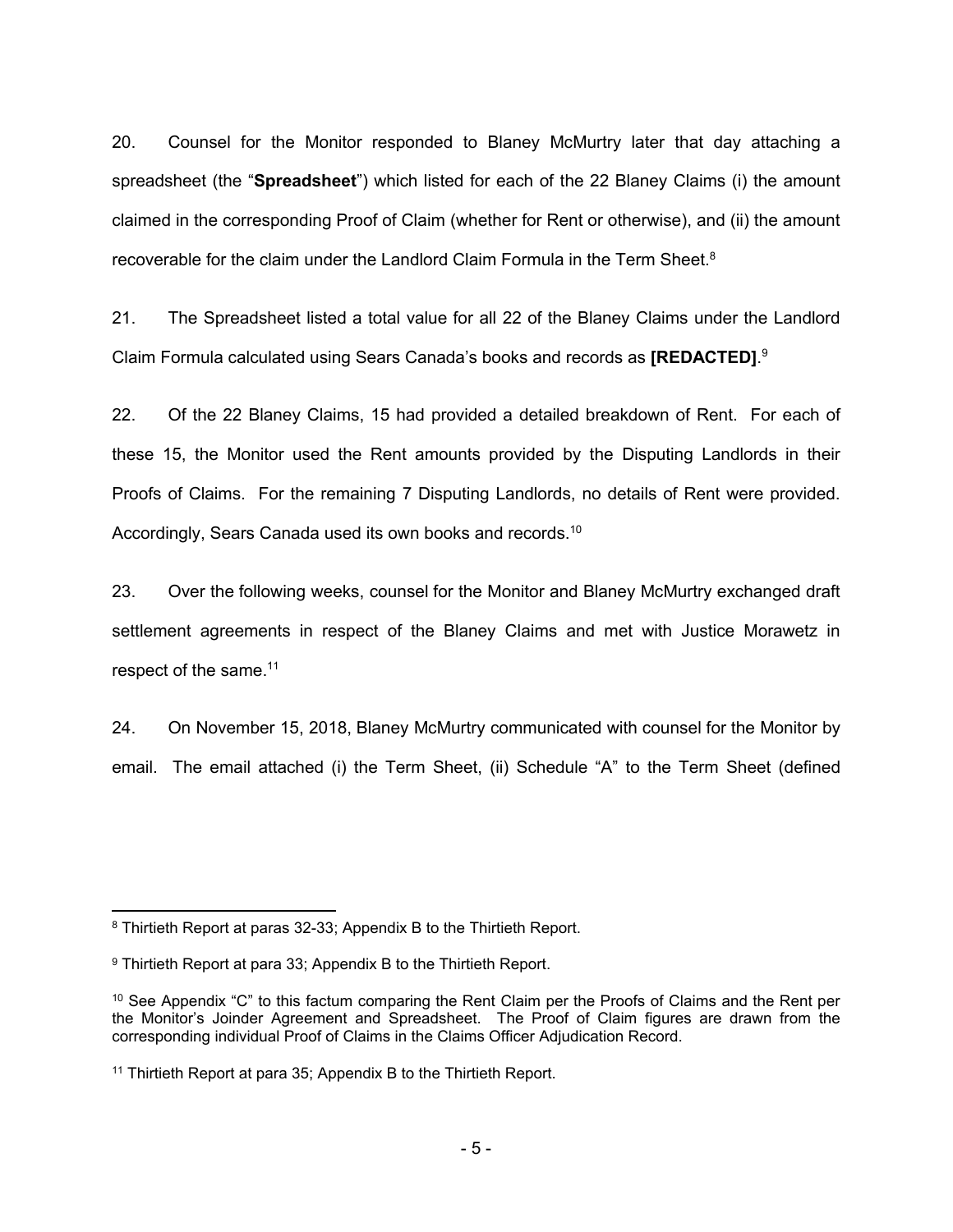terms), (iii) Schedule "B" to the Term Sheet (the Joinder Agreement), and (iv) Blaney McMurtry's revisions to a proposed settlement agreement in respect of the 22 Blaney Claims.<sup>12</sup>

25. Among other things, the settlement agreement attached to the November 15, 2018 Blaney McMurtry communication:

- (a) Incorporated the Term Sheet and Joinder Agreement as schedules;
- (b) Stated that all capitalized but undefined terms in the Settlement Agreement have the meaning ascribed to them in the Term Sheet;
- (c) Stated that the Disputing Landlords:
	- (i) agree to the valuation of their Landlord Claims "in accordance with the Landlord Claim Formula set out in the Joinder Agreements"; and
	- (ii) agree to "deliver executed Joinder Agreements to the Monitor"; and
- (d) Provided that the Landlord Claim Formula in the Term Sheet would be deemed by the Monitor and the Disputing Landlords to be modified by increasing the amounts explicitly listed therein by **[REDACTED]** each (the "**Revision**").<sup>13</sup>

26. On November 30, 2018, Blaney McMurtry sent to the Monitor an amended Settlement Agreement (the "**Amended Settlement Agreement**") with certain modifications in "track

 <sup>12</sup> Thirtieth Report at para 36; Appendix D to the Thirtieth Report.

<sup>&</sup>lt;sup>13</sup> Thirtieth Report at para 37; Appendix D to the Thirtieth Report.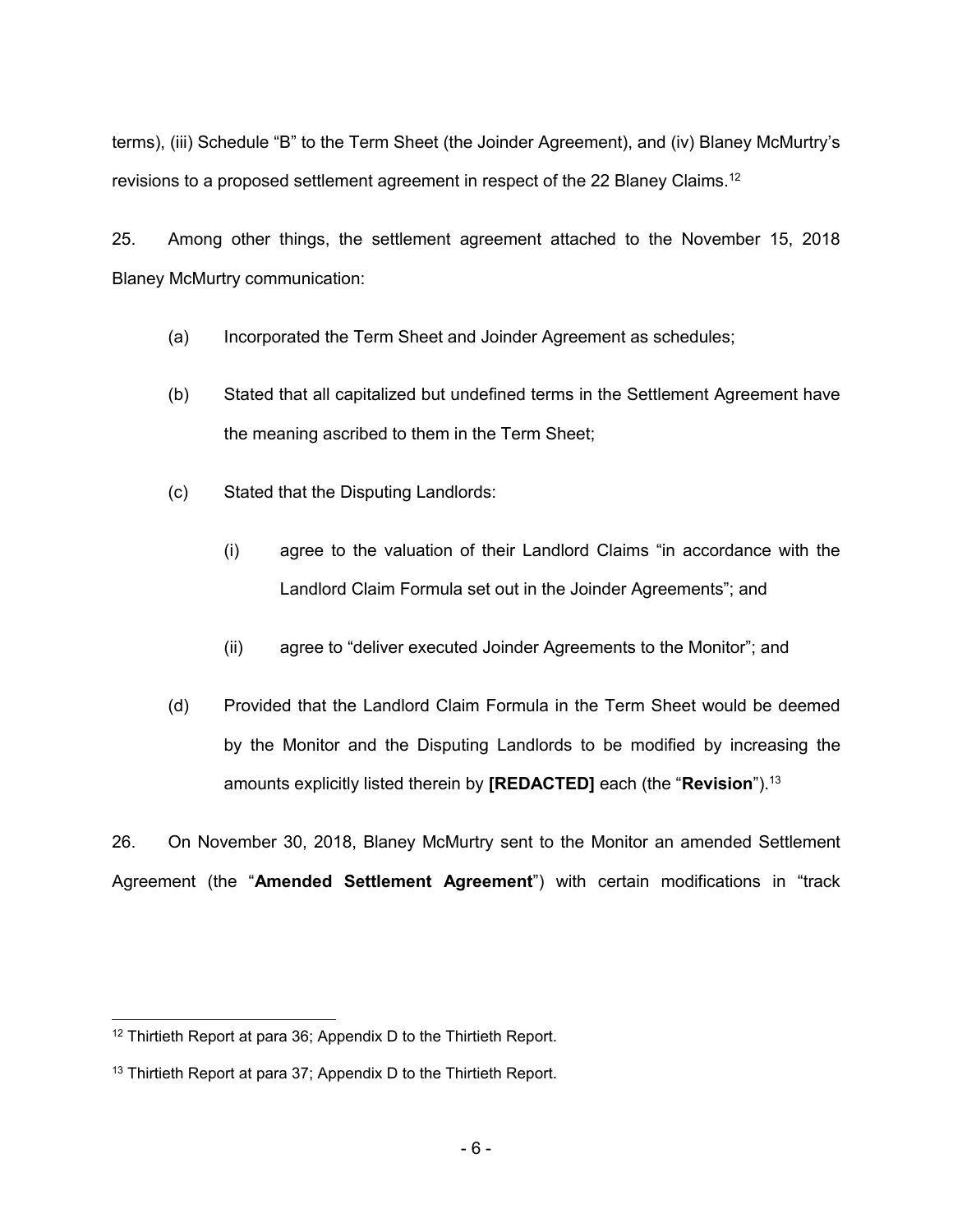changes". None of the changes made in the Amended Settlement Agreement modified the terms described above.<sup>14</sup>

27. Later that same day, Blaney McMurtry sent the Monitor an executed copy of the Amended Settlement Agreement (the "**Blaney Executed Agreement**"). The Blaney Executed Agreement did not modify the terms described above. The Blaney Executed Agreement was executed by "John C. Wolf" as "BLANEY MCMURTRY LLP, ON BEHALF OF THE MOVING LANDLORDS". The initials "JCW" appear on every page of the Blaney Executed Agreement.<sup>15</sup>

28. At no time prior to the provision of this Executed Agreement did Blaney McMurtry advise that they were seeking to challenge or modify the 7 Rent calculations based upon Sears Canada's books and records or the 15 Rent calculations based upon their own clients' Proofs of Claims.

29. On December 3, 2018, counsel for the Monitor provided Blaney McMurtry with:

- (a) a copy of the Blaney Executed Agreement countersigned by the Monitor (the "**Final Executed Agreement**"); and
- (b) Joinder Agreements for each of the 22 Blaney Claims (the "**Final Joinder Agreements**") listing the agreed settlement amounts calculated using:
	- (i) the Landlord Claim Formula in the Term Sheet;
	- (ii) Sears Canada's books and records and the Proofs of Claims, as applicable; and

<sup>&</sup>lt;sup>14</sup> Thirtieth Report at para 39; Appendix E to the Thirtieth Report.

<sup>15</sup> Thirtieth Report at para 40; Appendix F to the Thirtieth Report.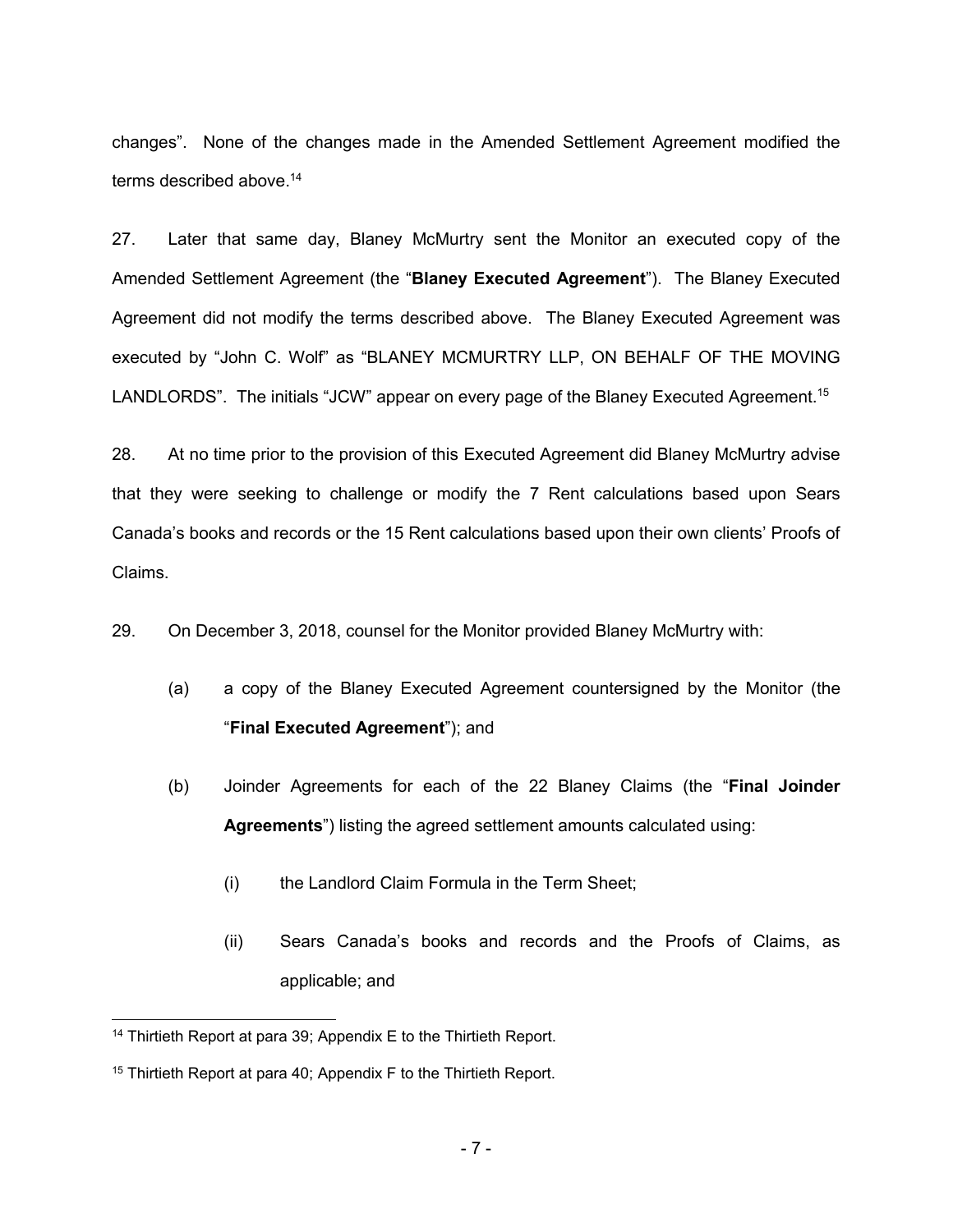# (iii) the agreed Revision of **[REDACTED]** (collectively, the "**Final Amounts**").<sup>16</sup>

30. The Final Amounts listed in the Final Joinder Agreements totalled **[REDACTED]**, which is **[REDACTED]** greater than the total amount set out in respect of the Blaney Claims in the Spreadsheet provided to Blaney McMurtry on October 24, 2018, reflecting the agreed Revision of **[REDACTED]** per Blaney Claim.<sup>17</sup>

31. Later on December 3, 2018, the Monitor wrote to Justice Morawetz, who had been mediating the discussions between the Monitor and Blaney McMurtry in respect of the Blaney Claims, to inform His Honour that settlements were reached with the Disputing Landlords, and that Justice Hainey had been advised of the same. Blaney McMurtry was copied on this communication.<sup>18</sup>

32. Subsequently on December 3, 2018, Blaney McMurtry responded to the delivery of the Final Executed Agreement and Final Joinder Agreements (which included the Final Amounts) stating that it was confirming that "the matter is settled as per the executed agreement".<sup>19</sup>

## **C. The Disputing Landlords Seek to Unilaterally Amend the Agreement**

33. On December 10, 2018, Blaney McMurtry wrote to counsel for the Monitor purporting to attach "executed joinder agreements and covering letters of today's date". The December 10, 2018 email attached modified Joinder Agreements for all 22 Blaney Claims (the "**Modified** 

<sup>&</sup>lt;sup>16</sup> Thirtieth Report at para 41; Appendix G to the Thirtieth Report.

<sup>&</sup>lt;sup>17</sup> Thirtieth Report at para 42; Appendix G to the Thirtieth Report.

<sup>&</sup>lt;sup>18</sup> Thirtieth Report at para 44; Appendix H to the Thirtieth Report..

 $19$  Thirtieth Report at para 45; Appendix I to the Thirtieth Report.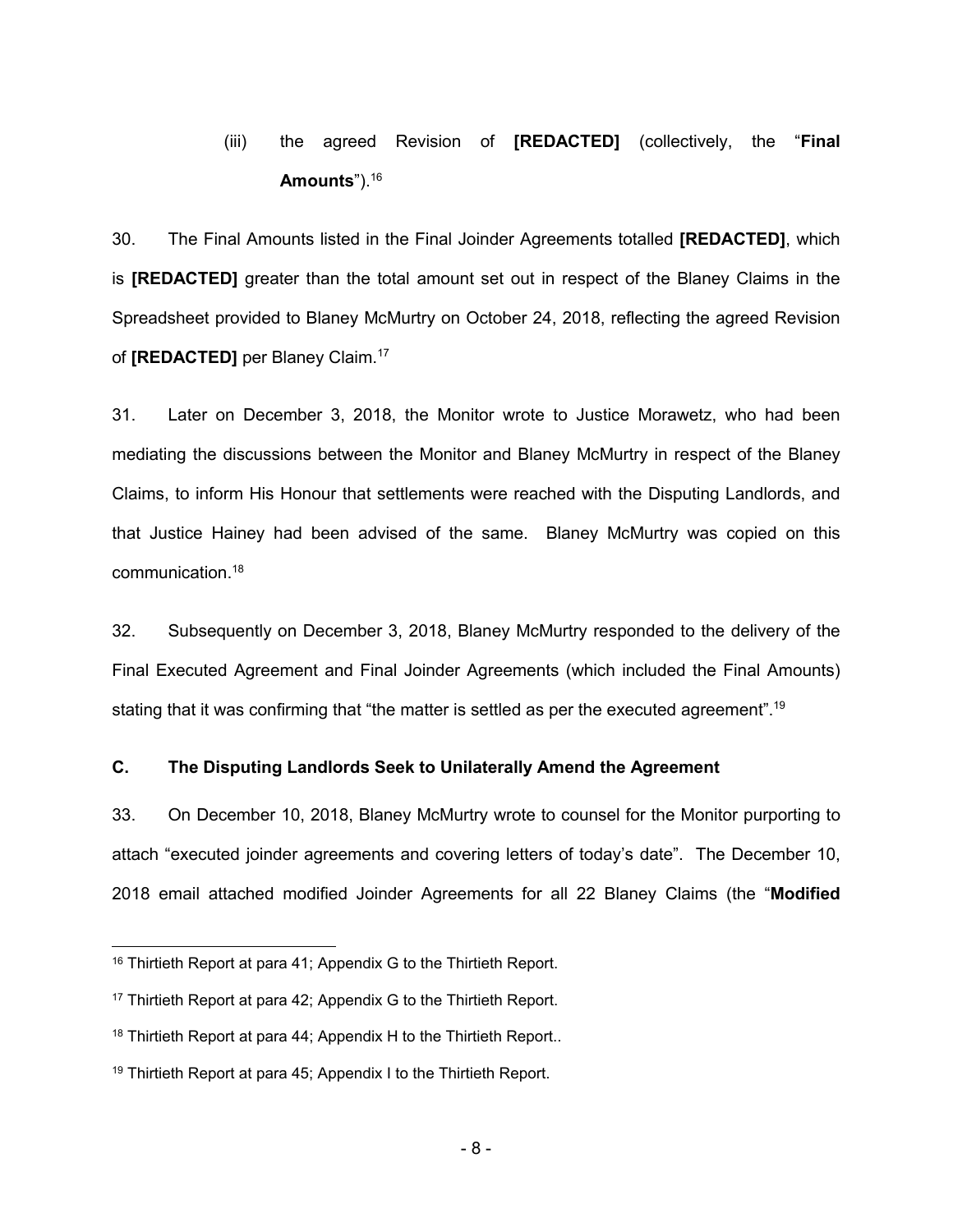**Joinder Agreements**"). In the covering letters accompanying the Modified Joinder Agreements, Blaney McMurtry stated that it had reviewed the Final Amounts in the Final Joinder Agreements that had earlier been delivered by the Monitor and had determined to revise same based upon their own records and calculations of lost future rent. $^{20}$ 

34. Increases and modifications were made not only to the 7 claims that were based upon Sears Canada's records, but also the 15 claims that were based upon the Disputing Landlord's own Proofs of Claims.

35. The covering letter further asserted that "By signing the attached Joinder Agreements, you also agree that the Monitor has no further claims for any post-filing sums against this Landlord".<sup>21</sup> No such term was included in the Settlement Agreement.

36. The amounts listed in the Modified Joinder Agreements by Blaney McMurtry, totaling **[REDACTED]**, were higher than the total value of the Final Amounts set out in the Final Joinder Agreements by approximately \$18,479,807.<sup>22</sup>

37. On December 14, 2018, counsel for the Monitor wrote to Blaney McMurtry with respect to the Modified Joinder Agreements. Among other things, the Monitor stated that:

(a) The Final Amounts in the Final Joinder Agreements were agreed in the Final Executed Agreement and had been the basis of negotiations over the past 9 months;

<sup>20</sup> Thirtieth Report at para 46; Appendix J to the Thirtieth Report.

<sup>21</sup> Appendix J to the Thirtieth Report.

 $22$  Thirtieth Report at para 47; Appendix J to the Thirtieth Report.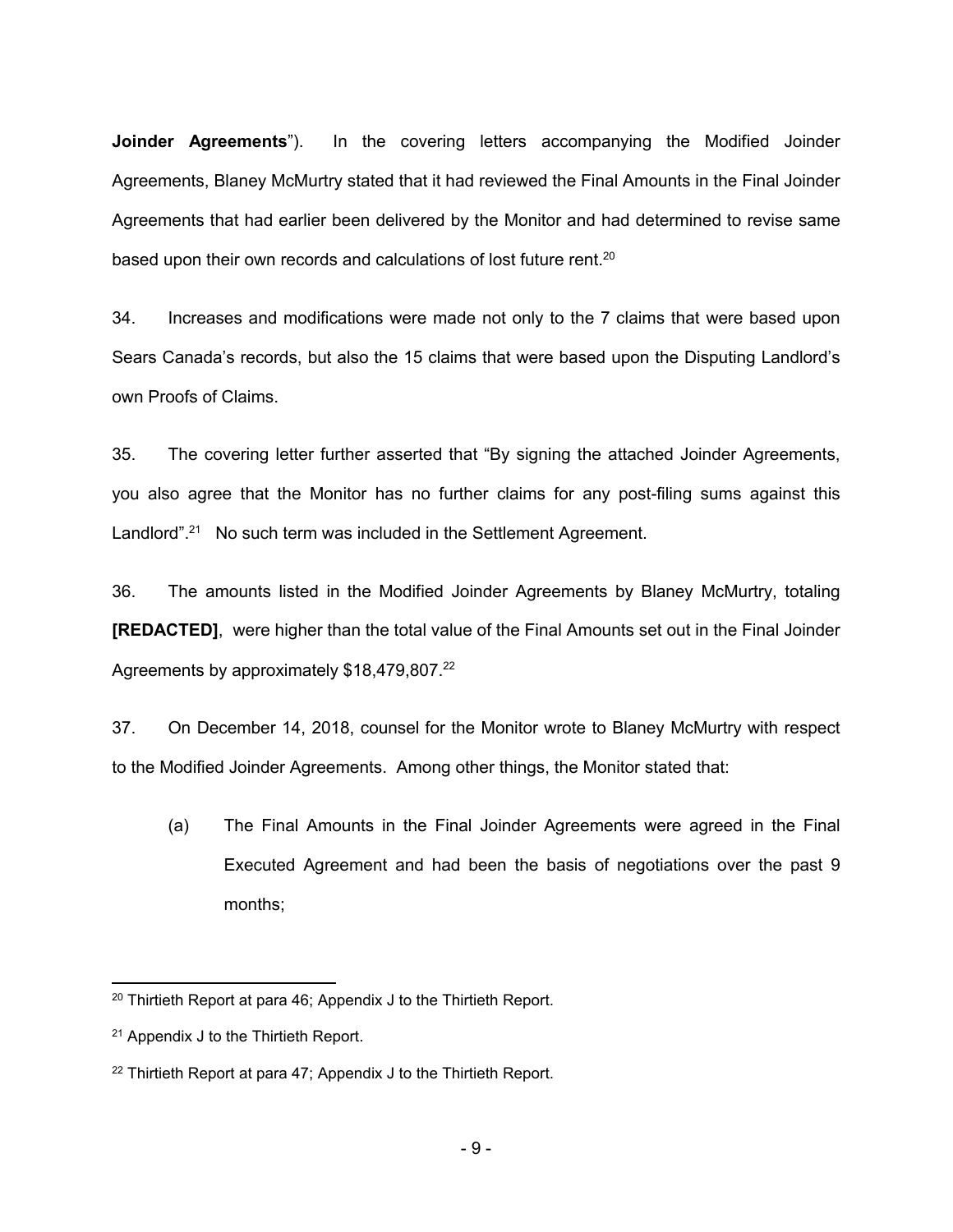- (b) Blaney McMurtry had impermissibly altered the agreed upon Final Amounts in the Final Joinder Agreements; and
- (c) Blaney McMurtry's proposed amendments were directly contradictory to the terms of the Final Executed Agreement, which was binding on the Disputing Landlords.<sup>23</sup>

38. On December 18, 2018, Blaney McMurtry wrote to counsel for the Monitor that (i) "[w]e disagree completely that there was ever a discussion, never mind an agreement, as to the precise value of our client claims under the formula", (ii) "[t]here is nothing in the settlement which requires us to accept the Monitor's calculation", and (iii) "[t]he settlement agreement is an agreement to accept that the formula will determine our clients claims".<sup>24</sup>

39. Blaney McMurtry did not address and made no mention of the fact that for 15 of the 22 claims, the amounts at issue were in fact their own calculations and not those of the Monitor.

## **D. The Mistaken Payment**

40. In October 2017, Sears Canada made a payment in error in the amount of \$418,698.50 to Primaris Management Inc. ("**Primaris**"), one of the Disputing Landlords, which was to be returned to Sears Canada (the "**Mistaken Payment**"). The Mistaken Payment was not tied to any amount owing to Primaris. 25

 $23$  Thirtieth Report at para 49; Appendix K to the Thirtieth Report.

 $24$  Thirtieth Report at para 51; Appendix L to the Thirtieth Report.

<sup>25</sup> Thirtieth Report at para 55.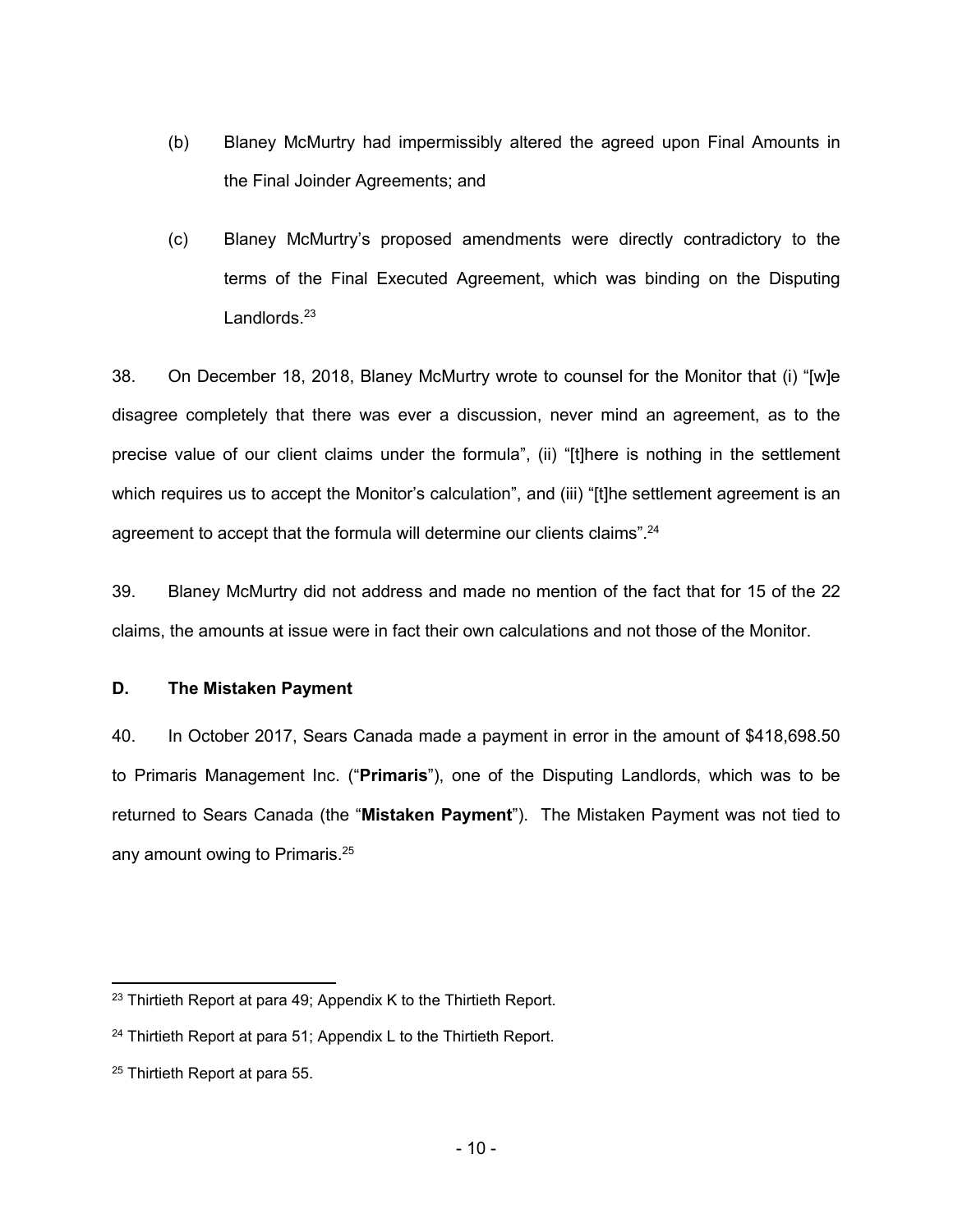41. On May 9, May 22 and October 24, 2018, the Monitor wrote to Blaney McMurtry in respect of the return of the Mistaken Payment, which was to be reconciled against amounts owing to the Disputing Landlord.<sup>26</sup>

42. Pursuant to Section 4 of the Settlement Agreement, the parties agreed that the "applicable Moving Landlords will work with the Monitor in good faith and due diligence to reconcile, by no later than December 10, 2018, amounts which the SCI claims the Moving Landlords owe, on a post-filing basis, in respect of … Orchard Park Shopping Centre (\$406,944.34)".<sup>27</sup>

43. On December 10, 2018, Blaney McMurtry wrote to counsel for the Monitor stating that the amount owing to Sears Canada in respect of the Mistaken Payment should be reduced by "our reasonable substantial indemnity costs of addressing these matters", valued at "\$8,850 plus hst for costs".<sup>28</sup>

44. On December 17, 2018, counsel for the Monitor communicated to Blaney McMurtry that \$10,000 for legal fees should not be deducted from the amount owing in respect of the Mistaken Payment because the Monitor had not agreed to pay the legal fees of any other landlord for similar work in connection with other mistaken payments. The Monitor requested payment of \$291,116.12, which represented the reconciliation of the Mistaken Payment with amounts to be

<sup>26</sup> Thirtieth Report at para 56; Appendix O to the Thirtieth Report.

 $27$  Thirtieth Report at para 57; Appendix G to the Thirtieth Report.

<sup>&</sup>lt;sup>28</sup> Thirtieth Report at para 58; Appendix P to the Thirtieth Report.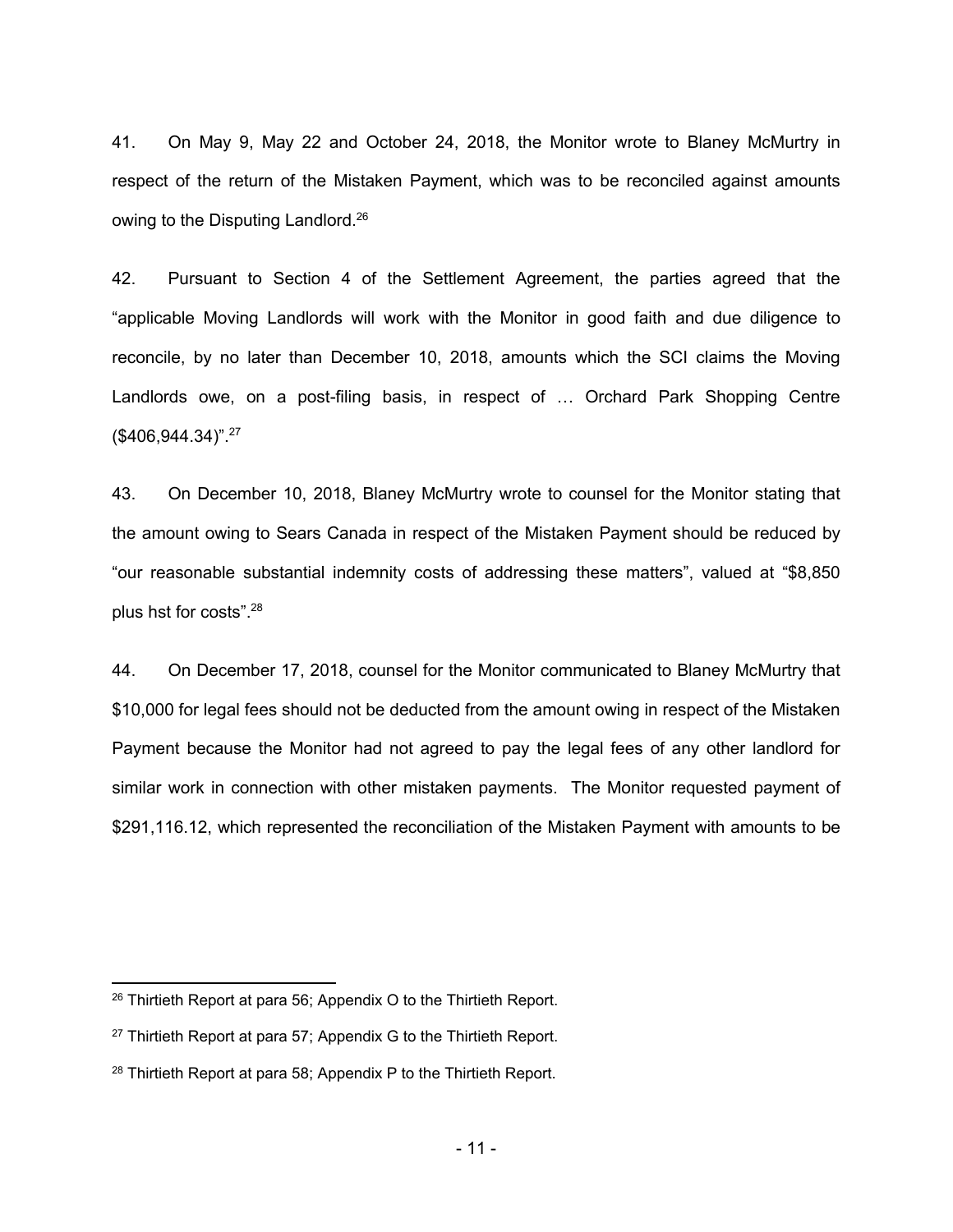paid to the Disputing Landlord without a deduction for legal fees, by no later than December 21, 2018.<sup>29</sup>

45. On January 7, 2019, Blaney McMurtry wrote to counsel for the Monitor, stating that "[i]n general, the Monitor/Sears accounting has not exhibited the kind of consistency our clients require in order to settle the matter just on the basis of" the Monitor's letter of December 17, 2018.<sup>30</sup>

46. On January 11, 2019, counsel for the Monitor wrote to Blaney McMurtry confirming that the amount outstanding in respect of the Mistaken Payment was as stated in the Monitor's letter of December 17, 2018, and requested payment by no later than January 18, 2019.<sup>31</sup>

47. On February 19, 2019, Blaney McMurtry wrote to counsel for the Monitor enclosing a cheque in the amount of \$281,116.12. Blaney McMurtry stated that (i) the amount of the cheque was the amount requested by the Monitor "minus \$10,000" and (ii) if the Monitor deposited the cheque, Blaney McMurtry would "take this to represent a definitive determination by the Monitor that there are no further amounts owing". $32$ 

48. On March 8, 2019, counsel for the Monitor wrote to Blaney McMurtry stating that the Monitor had (i) cashed the cheque provided and (ii) was considering bringing a motion to obtain

 $29$  Thirtieth Report at para 59; Appendix Q to the Thirtieth Report.

<sup>&</sup>lt;sup>30</sup> Thirtieth Report at para 60; Appendix R to the Thirtieth Report.

<sup>&</sup>lt;sup>31</sup> Thirtieth Report at para 61; Appendix S to the Thirtieth Report.

 $32$  Thirtieth Report at para 62; Appendix T to the Thirtieth Report.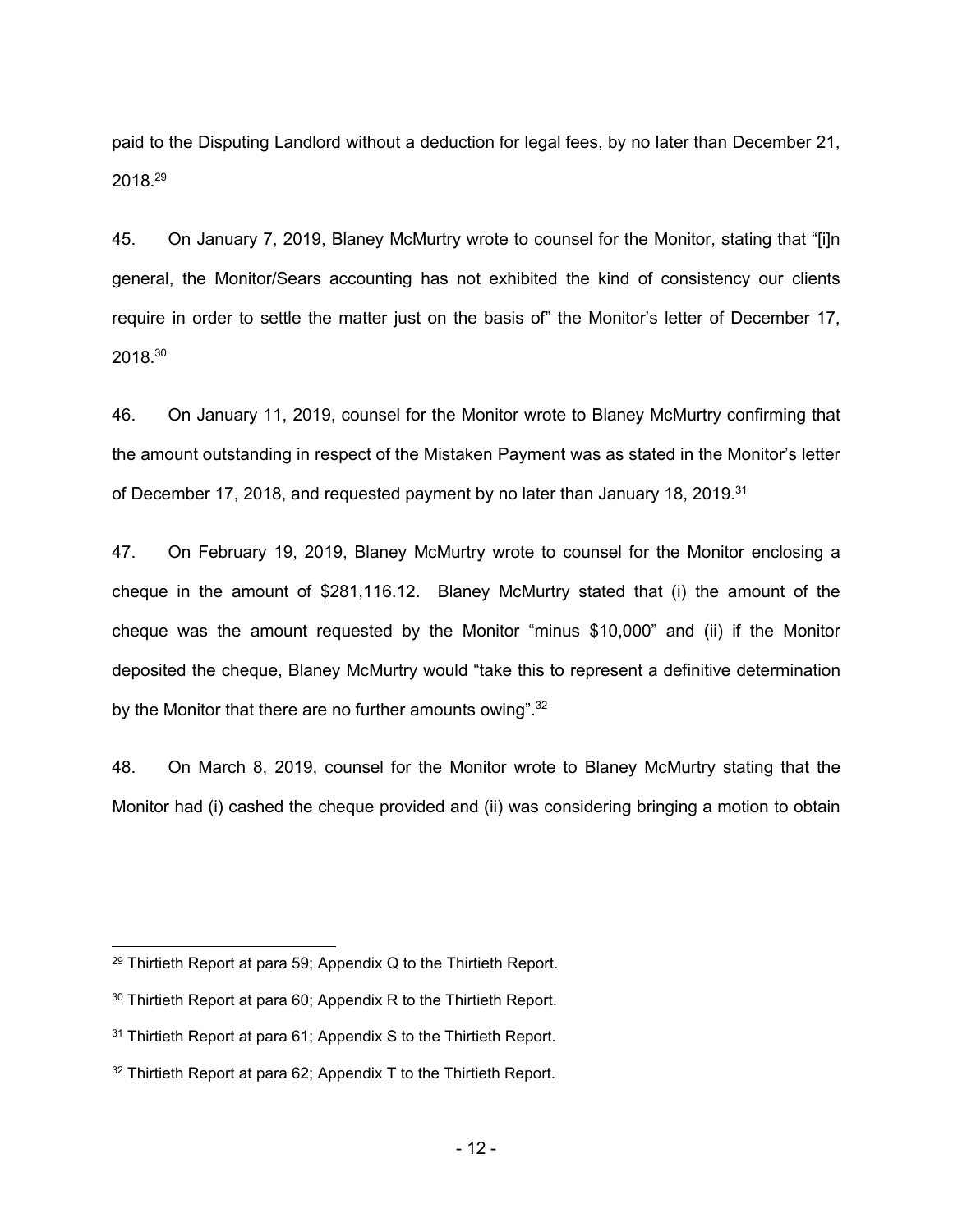the Court's direction with respect to the unilateral deduction of \$10,000 on account of legal fees $^{33}$ 

## **PART III - ISSUES**

49. There are two fundamental issues at dispute regarding the Settlement Agreement: (i) the proper procedure and evidentiary basis to resolve the parties' dispute; and (ii) the proper interpretation of the Settlement Agreement, and specifically the calculation of Rent thereunder.

50. The final issue is whether Sears Canada is entitled to keep the payment of \$281,116.12 received from Primaris in respect of the Mistaken Payment and recover the shortfall of \$10,000.

## **PART IV - ANALYSIS**

## **A. Proper Procedure and Evidentiary Basis**

51. In *Slater Steel Inc., Re*, Justice Pepall specifically noted that the enforcement of CCAA settlement agreements should occur by way of motion in the context of that proceeding and through a summary determination if "the issues in dispute may properly be determined without a trial":

the interpretation and enforcement of Minutes of Settlement entered into within a CCAA proceeding are properly within the jurisdiction and purview of a motions judge sitting on the Commercial List. If the court is in a position to effectively dispose of the issue, it should do so. Summary determinations of disputes are desirable in that they save time and expense. The Rules of Civil Procedure are consistent with such an approach. … By analogy to this case, Rule 49.09 provides that where a party to an accepted offer to settle fails to comply with the terms of the offer, the other party may move for judgment. It seems to me that the enforcement of Minutes of Settlement should similarly be enforceable by motion in the proceeding rather than requiring a party to institute fresh proceedings. … That said, there must be both procedural and substantive

 $\overline{a}$ 33 Thirtieth Report at para 63; Appendix U to the Thirtieth Report.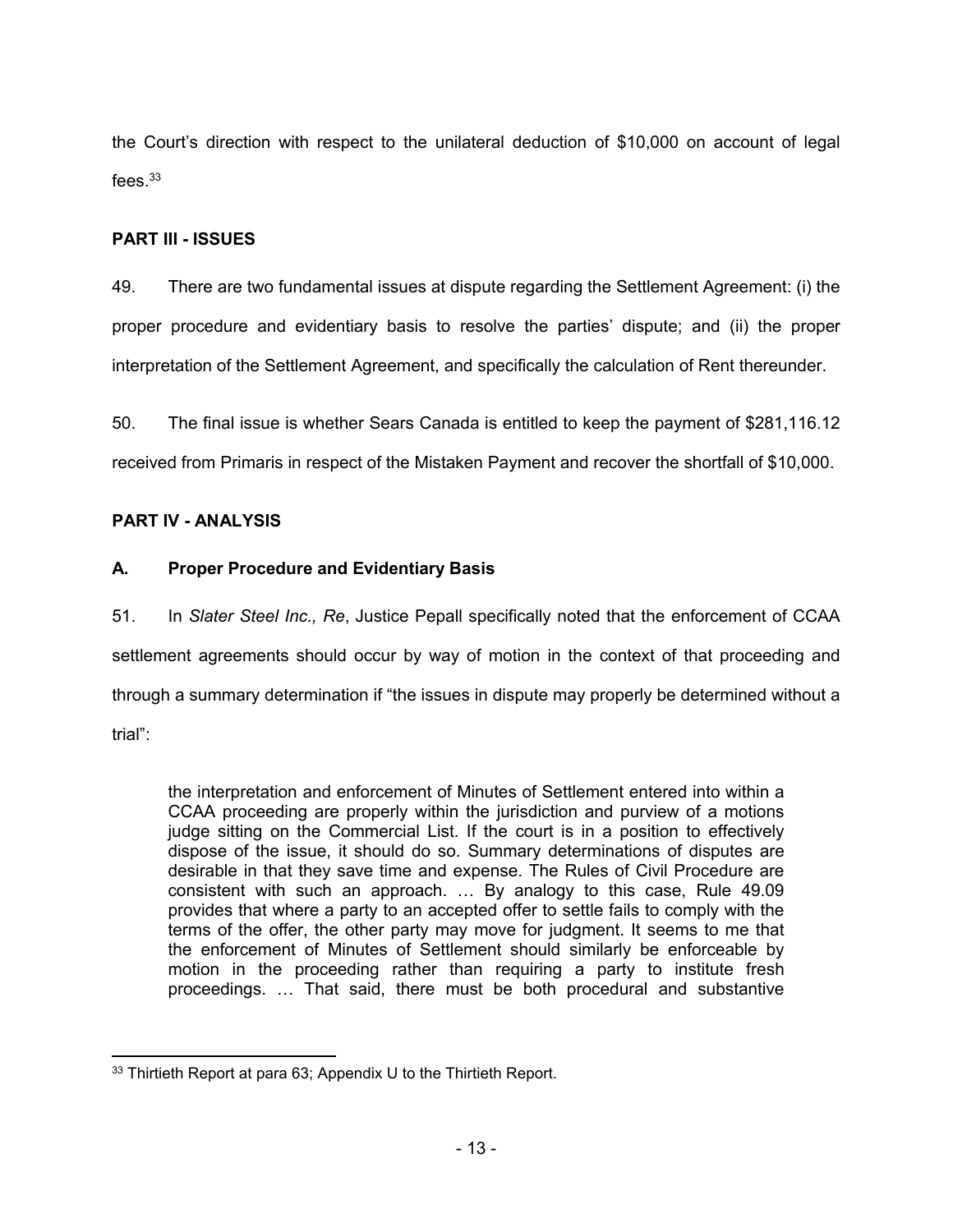fairness associated with such a determination. In this case, I must be satisfied that the issues in dispute may properly be determined without a trial. $34$ 

52. This reflects the general approach applied under Rule 49.09 for the enforcement of settlements. The Courts have held that the test to be applied is the same as under Rule 20: there must be no genuine issue requiring a trial. $35$ 

53. This standard is met when the judge "is able to reach a fair and just determination on the merits …. This will be the case when the process (1) allows the judge to make the necessary findings of fact, (2) allows the judge to apply the law to the facts, and (3) is a proportionate, more expeditious and less expensive means to achieve a just result."<sup>36</sup>

54. The Settlement Agreement is reduced to writing. As set out below, the dispute over the agreement is narrow – relating to the defined term "Rent" and its method of calculation. The Monitor's position on this point is simple: the calculation must be done exactly in accordance with the terms of the Settlement Agreement – specifically that where Rent is detailed in the Proofs of Claim, that amount governs, and where Rent was not detailed, it must be calculated in accordance with the books and records of Sears Canada – which, in any event, is in accordance with the numbers disclosed by the Monitor in the Spreadsheet in advance of execution of the Settlement Agreement.

55. The Disputing Landlords have alleged that the motion cannot proceed at this time, seeking instead (i) declaration that counsel to the Monitor cannot continue to act in respect of

<sup>34</sup> *Slater Steel Inc., Re*, 2009 CarswellOnt 3122 at para 72.

<sup>35</sup> *Bayerische Landesbank Girozentrale v. R.S.W.H. Vegetable Farms Inc.*, 2001 CarswellOnt 615 at paras 4 -7.

<sup>36</sup> *Hryniak v. Mauldin*, 2014 SCC 7 at para 49.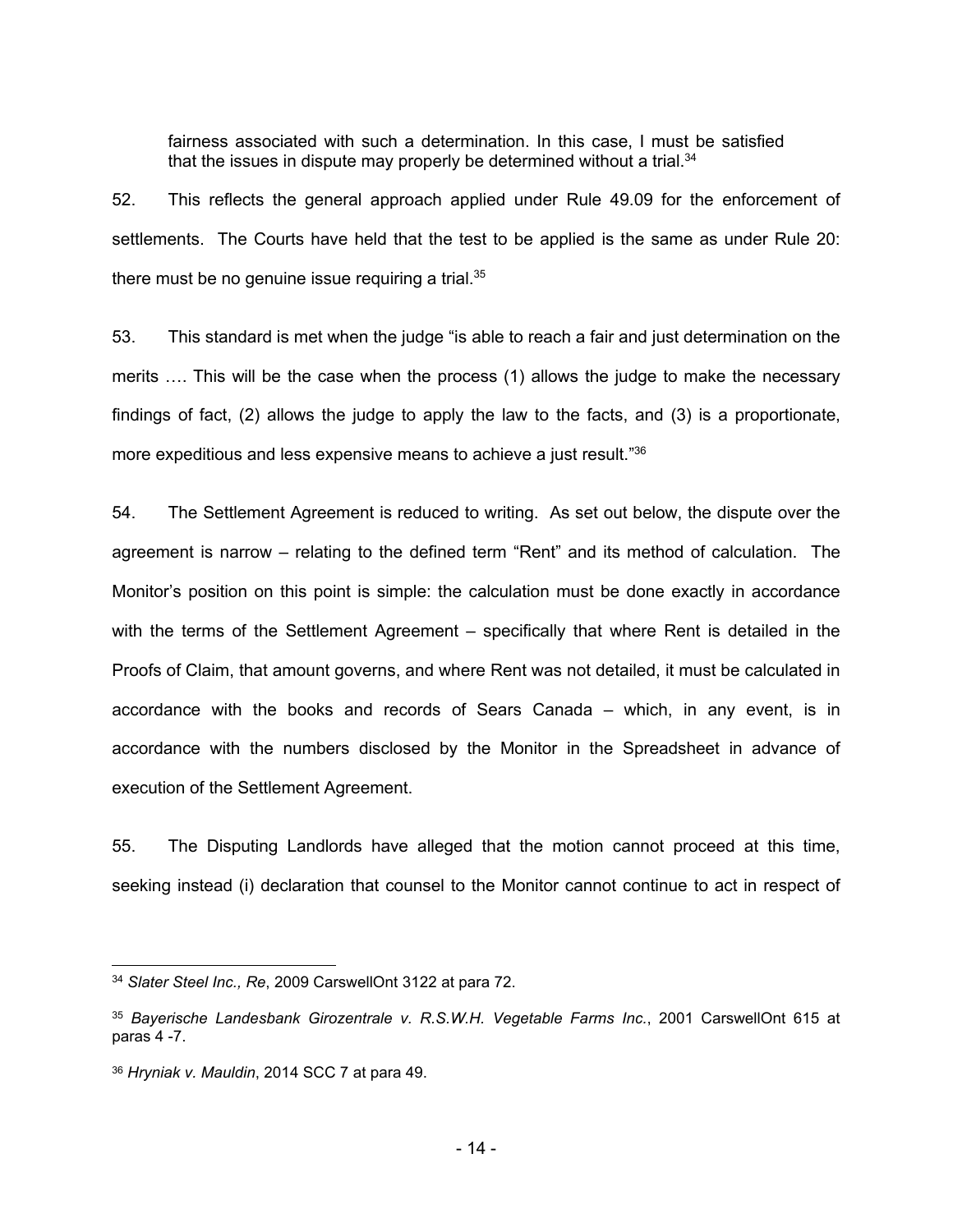any dispute as to the enforceability of the Settlement Agreement; and (ii) case management and a litigation schedule.

56. Neither of these demands have any merit – the motion to interpret the settlement can and should proceed now and on the basis of the current record with current counsel of record.

57. In their Notice of Motion, the Disputing Landlords allege:

- (a) "To the extent that the Monitor wishes to dispute what was agreed to with the Landlords in the terms of the Settlement Agreement, Blaneys will be conflicted from representing the Landlords as it will be a witness required to speak to what was negotiated and agreed to between the parties";
- (b) "Norton Rose would also be conflicted out from representing the Monitor as it will be a witness required to speak to what was negotiated and agreed to between the parties"; and
- (c) "any dispute in respect of the enforceability of the Settlement Agreement will require evidence not only of what the documents do or do not say, but of the entire factual matrix as to why the documents were prepared in the manner in which they were prepared and what the parties reasonably expected or intended in entering into the Settlement Agreement".

58. This position fundamentally misconstrues the law regarding the interpretation of contracts, improperly seeking to have a determination made upon the subjective intention of the parties and their counsel rather than the objective terms of the Settlement Agreement itself.

- 15 -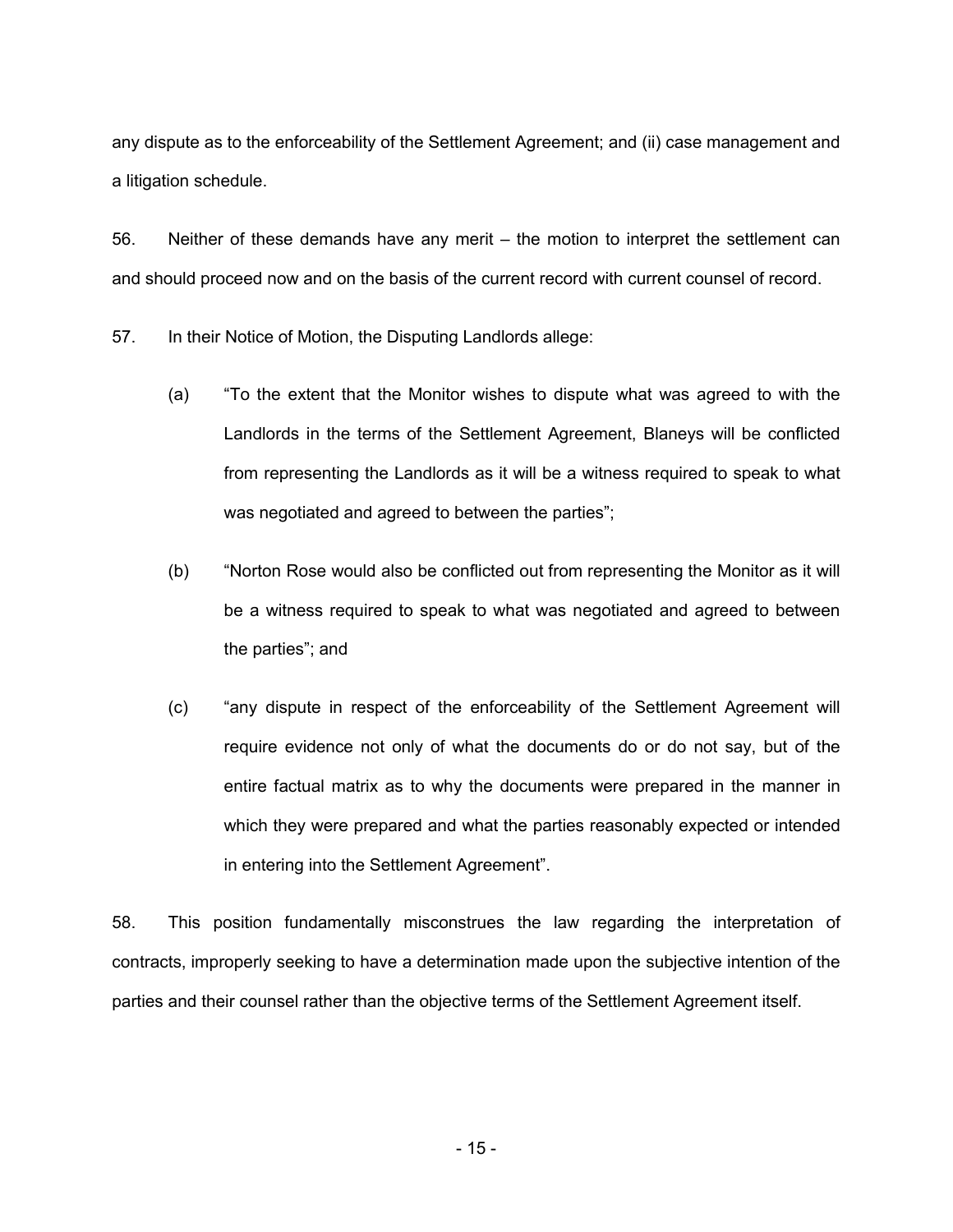59. The Court of Appeal has expressly warned against precisely the sort of interpretive and evidentiary approach sought by the respondents. In interpreting a contract, "the court aims to determine the intentions of the parties in accordance with the language used in the written document".<sup>37</sup> Although the "factual matrix" is relevant in interpreting a contract, a court "must have regard to the objective evidence of the 'factual matrix' or context underlying the negotiation of the contract, but not the subjective evidence of the intention of the parties".<sup>38</sup>

60. Indeed, as held by the Supreme Court of Canada, the "surrounding circumstances … are facts known or facts that reasonably ought to have been known to both parties at or before the date of contracting". It expressly excludes "subjective intentions".<sup>39</sup>

61. Both the Settlement Agreement itself as well as the surrounding circumstances of the communication between counsel is set out in writing, and has been included in the Monitor's Report. This written evidence is the sole basis by which the Settlement Agreement must be interpreted.<sup>40</sup>

62. Therefore, there is no need for counsel to "be a witness required to speak to what was negotiated and agreed to between the parties". Such evidence would be wholly irrelevant and impermissible evidence of subjective intention. What was negotiated and agreed to between the parties is established by the objective terms of the contract, not by what counsel thought about those terms or even may have meant by those terms.

<sup>37</sup> *Salah v. Timothy's Coffees of the World Inc.,* 2010 ONCA 673 at para 16 [*Salah*].

<sup>38</sup> *Salah*, *supra* at para 16 [emphasis added]; see *also RBC Dominion Securities Inc. v. Crew Gold Corporation*, 2017 ONCA 648 at para 45.

<sup>39</sup> *Sattva Capital Corp. v. Creston Moly Corp.*, 2014 SCC 53 at paras 59-60.

<sup>40</sup> *Olivieri v. Sherman*, 2007 ONCA 491 at paras. 44-45.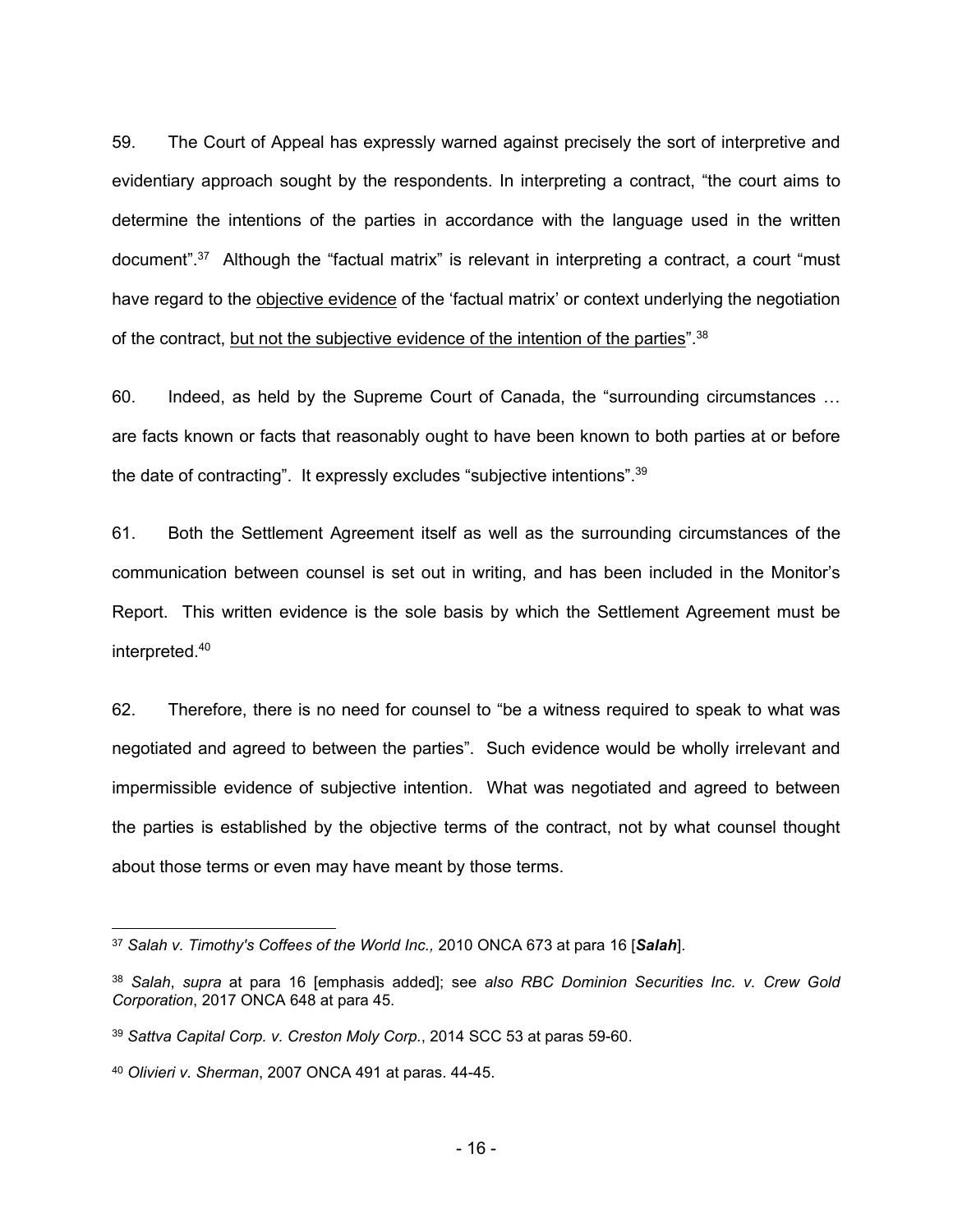63. Similarly, questions of "why the documents were prepared in the manner in which they were prepared and what the parties reasonably expected or intended in entering into the Settlement Agreement" relates to the subjective intention of the parties or the counsel in negotiating and agreeing to the Settlement Agreement. It is irrelevant.

64. The irrelevance and inadmissibility of subjective intentions is likely the reason why no reported decision has held that counsel is disqualified from acting on a Rule 49.09 motion to enforce a settlement, despite counsel routinely being involved in drafting or negotiating such settlements. It appears common for counsel to continue to act on a motion to enforce a settlement despite counsel having both negotiated the agreement. By way of example only:

- (a) The case of *Catanzaro v. Kellogg's Canada Inc.<sup>41</sup>* addressed a Rule 49.09 motion. The Defendant, who was seeking enforcement of the settlement, was represented by one "Mr. White" throughout the action and in the enforcement motion. Notably, the evidence relied upon by the motion judge involved correspondence and communications from and to Mr. White. Neither the motion judge nor the Court of Appeal identified any impropriety in Mr. White continuing to act on the Rule 49.09 motion; and
- (b) In *Gregory v Gill*, counsel to the parties continued to act on the Rule 49.09 motion. The evidence considered by the motion judge included "much back and forth correspondence between counsel as regards the mutual release following settlement of the application".<sup>42</sup>

<sup>41</sup> *Catanzaro v. Kellogg's Canada Inc.*, 2014 ONSC 5691 at para 6, aff'd 2015 ONCA 779.

<sup>42</sup> *Gregory v. Gill*, 2016 ONSC 4227 at para 12.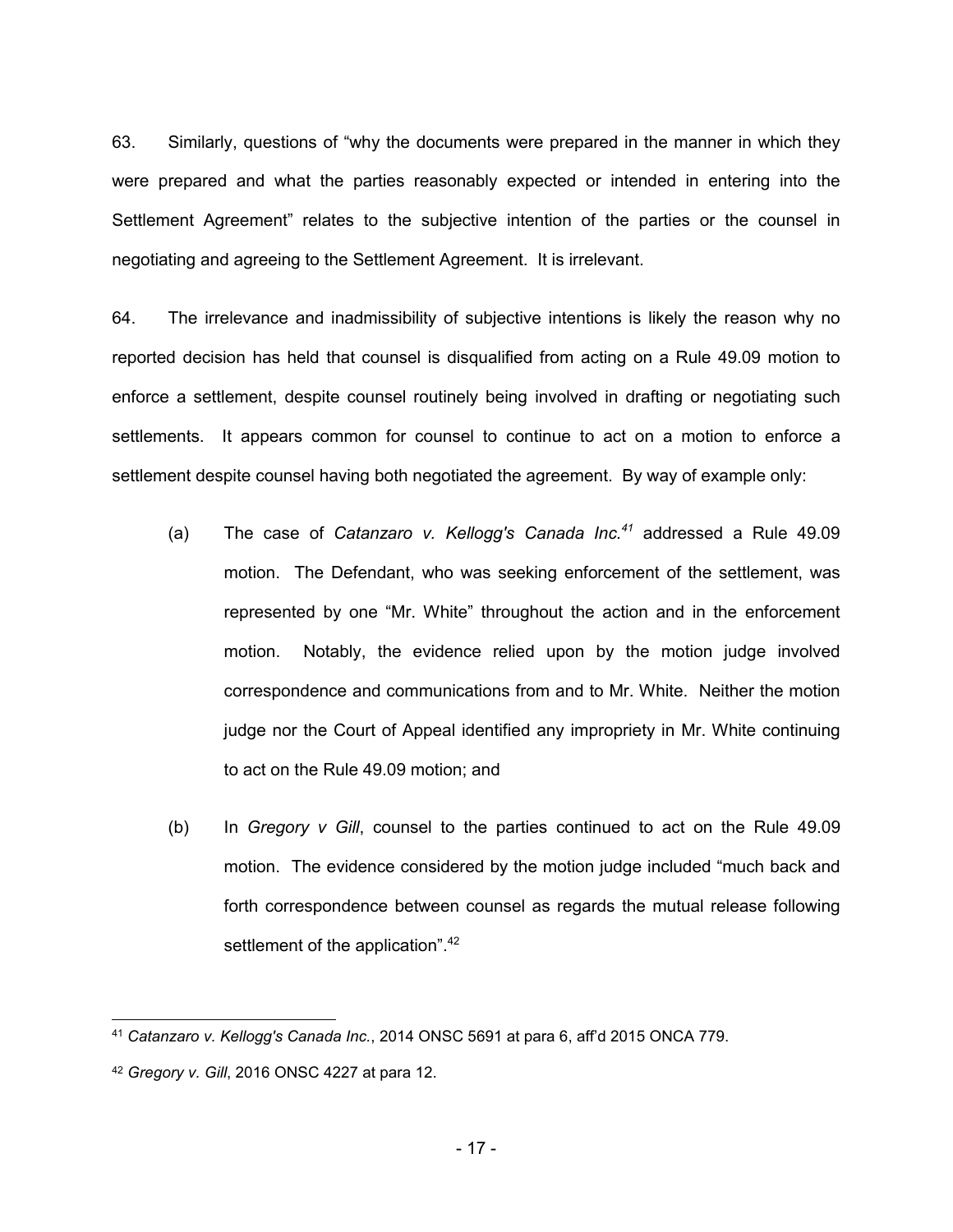65. Accordingly, there is no basis for either of Norton Rose or Blaney McMurtry to testify, nor is there any basis to disqualify counsel from acting on a motion to enforce the settlement.

## **B. The Interpretation of the Settlement Agreement**

66. The dispute on this motion is what was agreed to when the parties agreed upon the "Landlord Claim Formula", and specifically whether there was agreement on the quantum of "Rent" as incorporated into that formula, which ultimately determines the amount calculated under the Landlord Claim Formula.

67. It is the Monitor's position that the quantum of Rent is a defined term in the Landlord Claim Formula and that the quantum of Rent for each of the Disputing Landlords must be calculated in accordance with that defined term.

68. In contrast, the Disputing Landlords have alleged that although the parties agreed to the Landlord Claim Formula in principle, there has been no agreement on the fundamental underlying quantum of Rent. In effect, they appear to assert that the Settlement Agreement is an "agreement to agree", leaving open a dispute between the parties on the central issue of the settlement: its quantum.

69. There can be no dispute that the Disputing Landlords agreed to the Landlord Claims Formula. Section 2 of the Settlement Agreement expressly provides that the "Moving Landlords agree to the valuation of their Landlord Claims in accordance with the Landlord Claim Formula set out in the Joinder Agreements and to deliver executed Joinder Agreements to the Monitor …".

70. The Landlord Claims Formula incorporates the defined term "Rent", which is specifically defined in the Term Sheet as:

- 18 -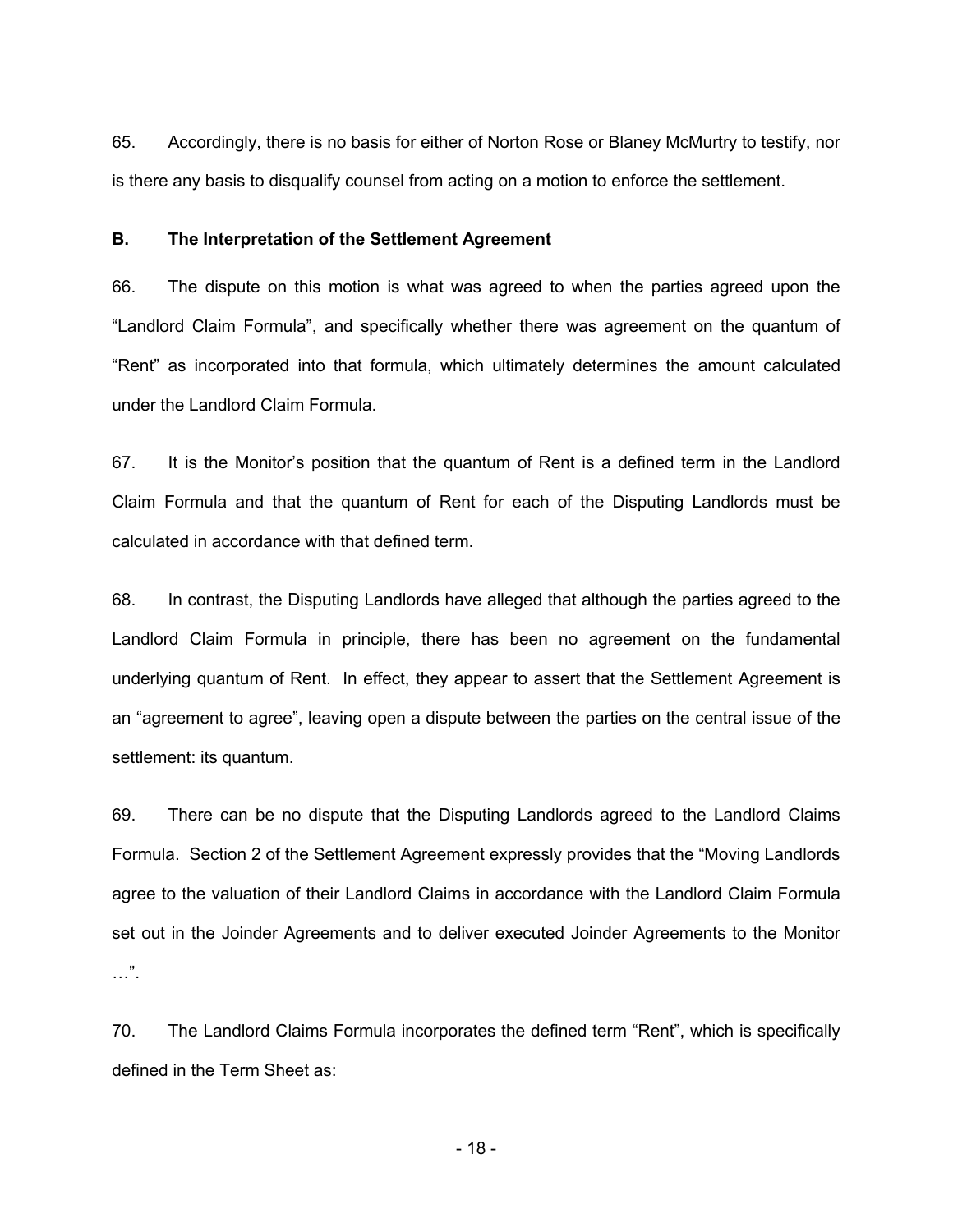collectively [**REDACTED**] in accordance with the applicable Lease and as detailed in the Proofs of Claims filed by the Landlords, or if no Rent was detailed in the Proofs of Claims, as evidenced by the books and records of the Company. [emphasis added]

71. This definition of Rent specifically identifies two and only two sources for the calculation of Rent, and assigns them a priority: (i) the Proof of Claim, if it provides detail of Rent; and (ii) otherwise, the books and records of the Company. It binds both parties to a knowable and ascertainable Rent calculation, and prevents them from using other, extrinsic sources of information to dispute the calculation.

72. In accordance with this definition, the parties are required first to look to the Proofs of Claim to determine whether Rent was detailed therein. There are twenty-two relevant Proofs of Claim for the purpose of this motion, each of which is included in the Claims Officer Adjudication Record.

73. Of these 22, 15 Proofs of Claims contained detailed information on Rent. Accordingly, the amounts set forward by the Monitor, both initially in the Spreadsheet prior to execution of the Settlement Agreement, and subsequently in the Joinder Agreements, for each of these 15 Disputing Landlords were based on their own figures as asserted in their own Proofs of Claim.

74. The Disputing Landlords are effectively taking the position that they are entitled to unilaterally increase their own figures after the execution of the Settlement Agreement to provide for a higher settlement payment, despite the Settlement Agreement expressly providing that the Proof of Claims figures govern.

75. The remaining 7 Proofs of Claim made bald allegations comprised solely of a claim amount, and rolled in claims for other issues over and above Rent. They accordingly failed to provide any detail on Rent.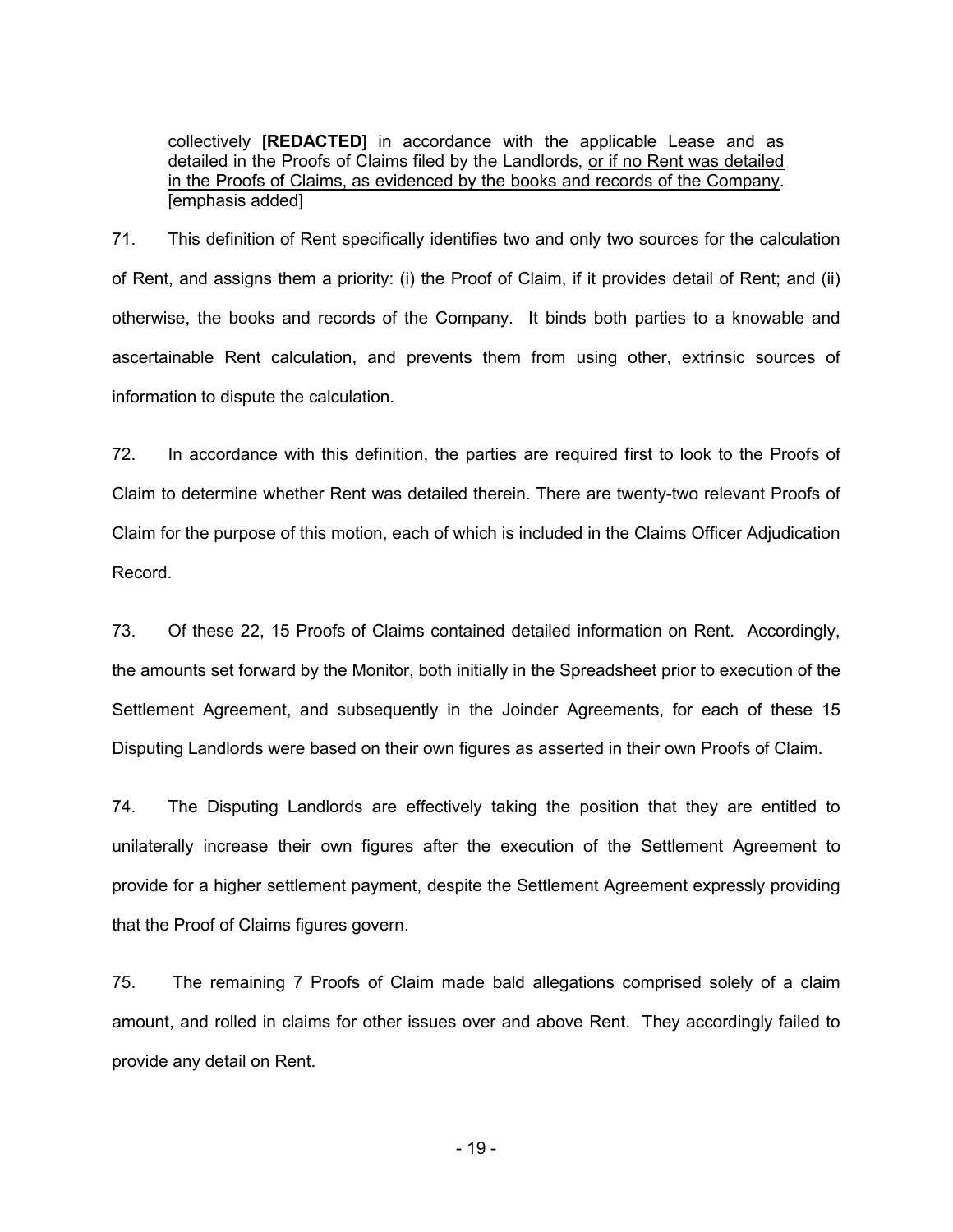76. As a result, in accordance with the terms of the Settlement Agreement the Company's books and records becomes the source for the calculation of Rent.

77. The figures for Rent, as calculated in accordance with the Settlement Agreement, were in fact provided to the Disputing Landlords in advance of execution of the Settlement Agreement, in the form of the Spreadsheet.

78. Notably, the Disputing Landlords did not challenge these calculations or take the position that they could provide further, new, or amended amounts until after the execution of the Settlement Agreement. It was only then that they derived completely independent calculations of rent, ostensibly on the basis of their own records, and unilaterally entered these amounts into the Joinder Agreements.

79. The Monitor's position is therefore that:

- (a) For the 15 Claims for which there are details of Rent in the Proofs of Claims, these are based on the Proofs of Claim;
- (b) For the 7 Claims for which there are no details of Rent, these are based on Sears Canada's books and records; and
- (c) For all 22, these amounts were set out by the Monitor in the Spreadsheet provided to the Disputing Landlords in advance of the Settlement.

80. The Monitor's position is "in accordance with the language used in the written document", in a manner that "gives meaning to all of its terms, and avoids an interpretation that would render one or more of its terms ineffective".<sup>43</sup> Simply put, there is a contractual definition

<sup>43</sup> *Salah*, *supra* at para 16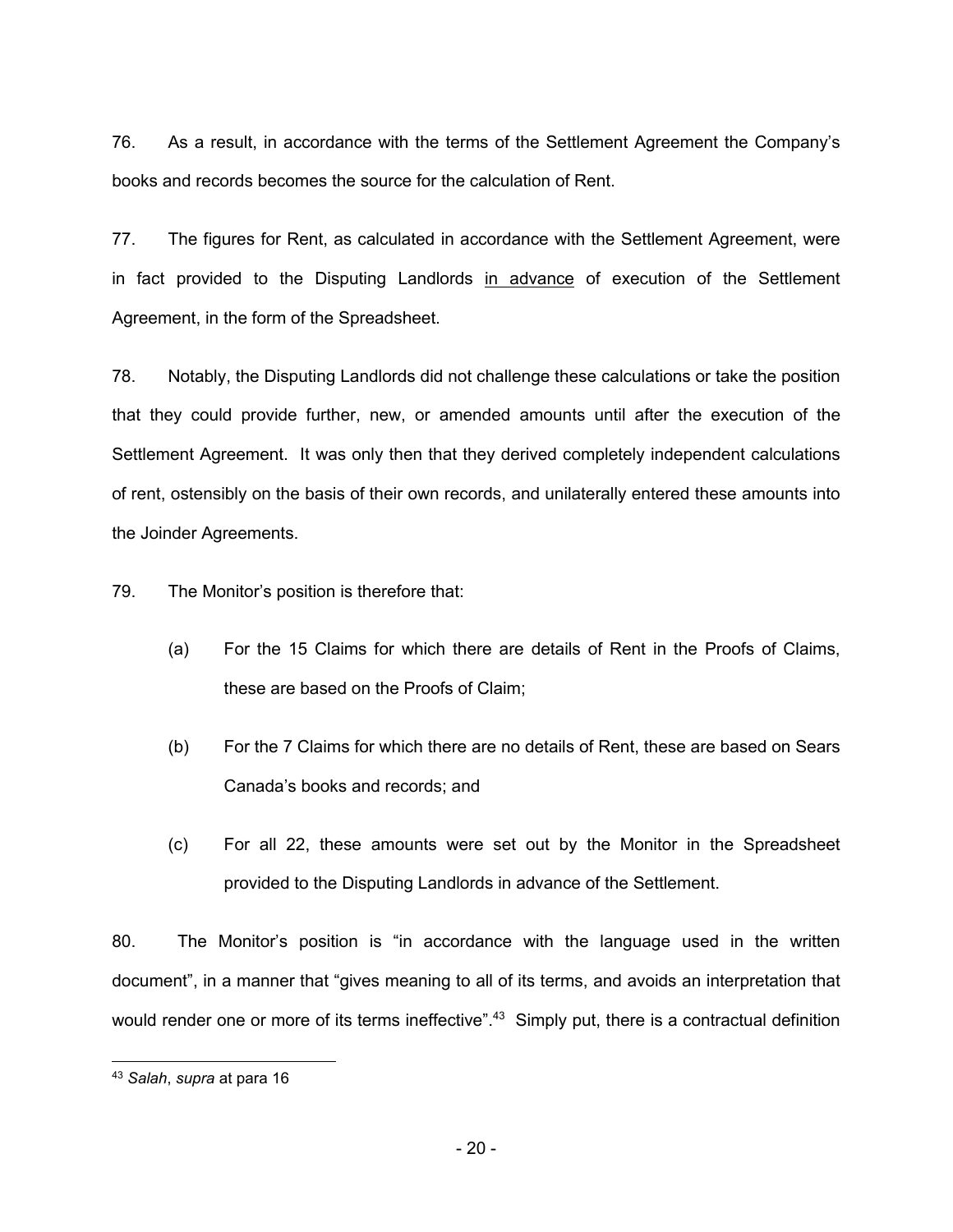of Rent. It is this contractual definition upon which the Monitor seeks to rely. In contrast, the Disputing Landlords seek to unambiguously depart from the contractual definition of Rent by relying upon sources of information other than the Proofs of Claim and the Company's books and records to calculate Rent.

81. The Monitor's position is consistent with the "'factual matrix' or context underlying the negotiation of the contract",<sup>44</sup> in circumstances where the Monitor specifically provided the Rent calculations in advance of the settlement agreement and where for 15 out of 22 of the Claims, the amounts were based upon the information submitted by the Disputing Landlords.

82. Finally, the Monitor's position "accord[s] with sound commercial principles and good business sense, and avoid[s] commercial absurdity".<sup>45</sup> The quantum of the settlement is a fundamental term of any settlement agreement. Under the Monitor's interpretation, this amount was both known, calculable, and indeed disclosed in advance.

83. Under the Disputing Landlord's interpretation, the parties failed to agree to this essential term in advance. If the Disputing Landlords are entitled to calculate Rent based upon their own internal records and amounts not detailed in the Proofs of Claims, the corollary is that this essential term would have been unknowable for Sears Canada at the time of executing the Settlement Agreement.

### **C. The Mistaken Payment**

84. The final issue relates to the Mistaken Payment. Although this issue was incorporated into the Settlement Agreement, including an obligation to "work in good faith and with due

<sup>44</sup> *Ibid* at par 16.

<sup>45</sup> *Ibid* at para 16.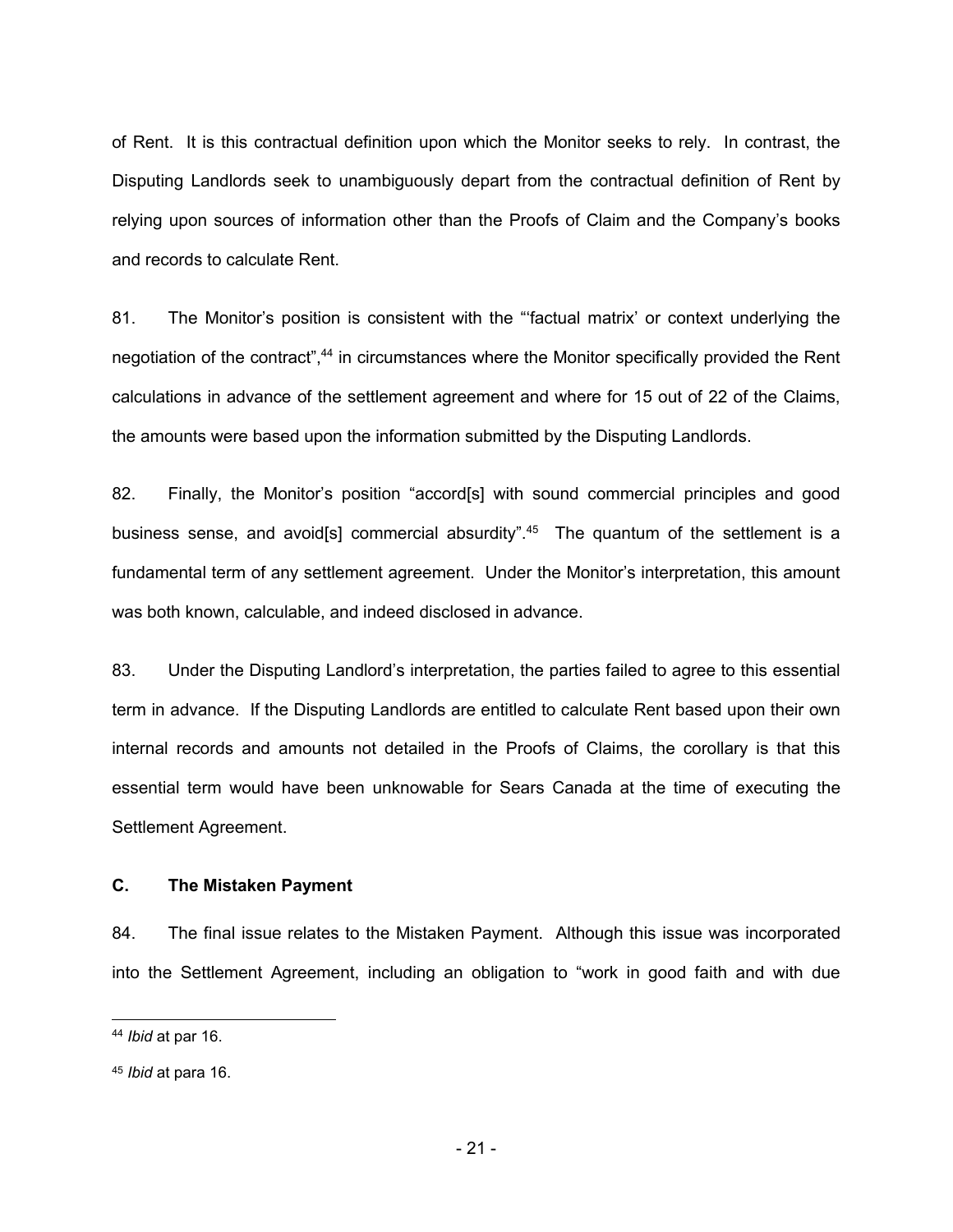diligence to reconcile" the amount repayable to Sears Canada, the basis for the repayment fundamentally lies in unjust enrichment: Sears Canada was deprived of the amount of \$291,116.12, Primaris was enriched in a corresponding amount, and there was no juristic reason for the deprivation and corresponding enrichment.<sup>46</sup>

85. The return of the \$291,116.12 owed in respect of the Mistaken Payment was a straightforward accounting matter for which no negotiation or legal analysis was required. There was no basis for a deduction in the amount of \$10,000 in legal fees. Indeed, the courts have never recognized that a party being pursued for unjust enrichment is entitled to their own legal costs for responding to that demand.

86. Accordingly, the \$291,116.12 was unambiguously owing to Sears Canada. The Monitor made this clear and advised that no deduction in respect of legal fees would be provided.

87. When \$281,116.12 of the Mistaken Payment was provided by cheque to the Monitor and Sears Canada, they were entitled to cash that cheque as it represented money that was owing to Sears Canada.

88. The cashing of a cheque for a lesser amount cannot be taken as accord and satisfaction of the full amount owing to Sears Canada even when the cheque is accompanied by a unilateral statement to that effect in the covering letter or on the cheque itself. In *Champlain Ready-Mixed*  Concrete v. Beaupre,<sup>47</sup> the Court of Appeal held that a creditor who had cashed a cheque that had been provided expressly on terms that it was for "payment in full" was entitled to both cash the cheque and recover the shortfall in payment. The Court of Appeal went on to say that a

<sup>46</sup> *Garland v. Consumers' Gas Co.*, 2004 SCC 25 at para 30.

<sup>47</sup> *Champlain Ready-Mixed Concrete v. Beaupre*, 1971 CarswellOnt 790 (CA).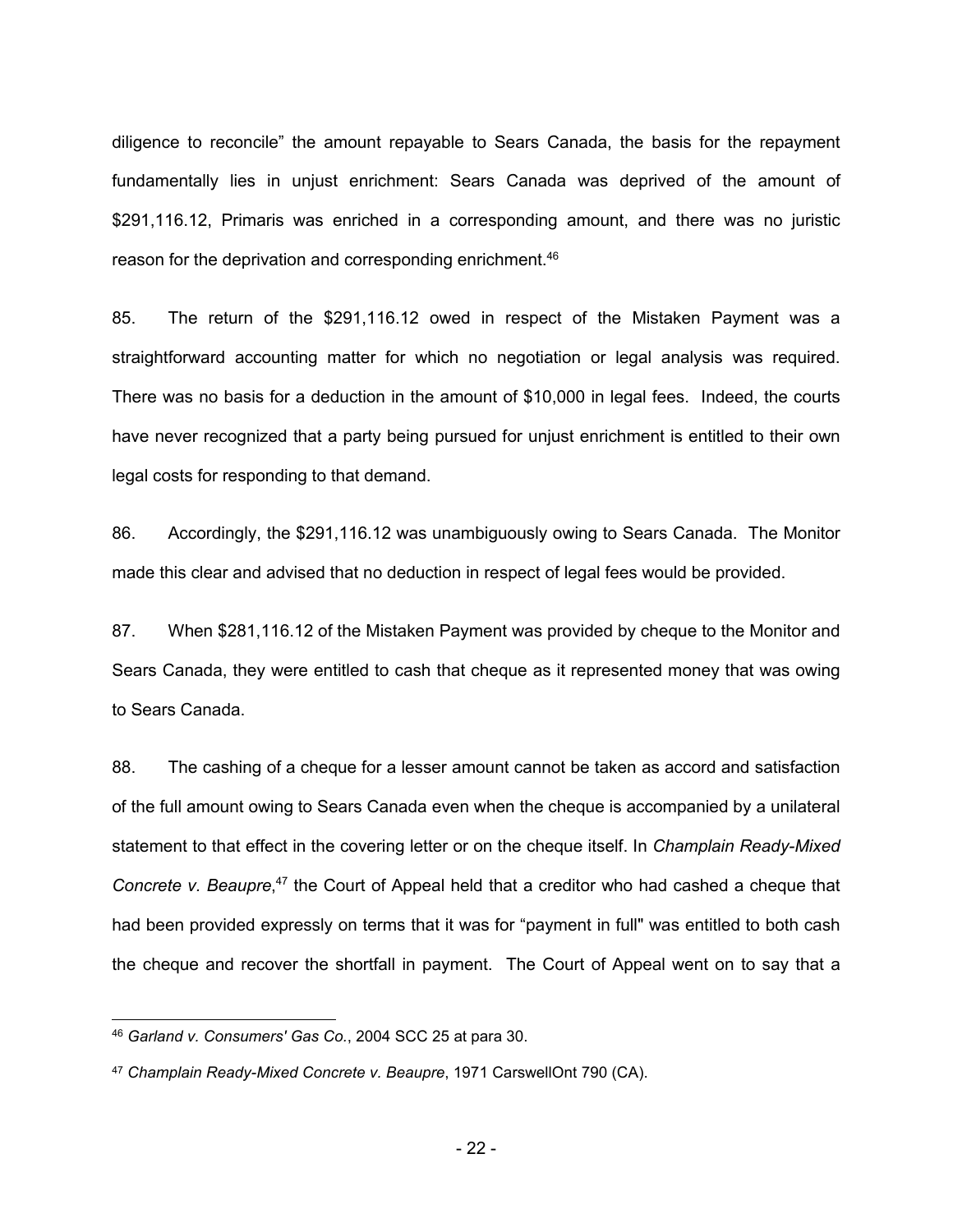debtor who seeks to establish accord and satisfaction has a "heavy onus" to prove "an express acceptance of part performance".<sup>48</sup>

89. There is no evidence of such an acceptance in this case. Indeed, the Monitor had already disputed the deduction of legal fees proposed by the landlord and had not indicated any change of position. Accordingly, an additional \$10,000 is owing to Sears Canada from Primaris and the Monitor seeks payment of same.

## **PART V - ORDER REQUESTED**

90. The Monitor requests that this Court Order:

- (a) Enforcing the terms of settlement outlined in the Settlement Agreement;
- (b) Declaring the total value for all 22 of the Blaney Claims under the Landlord Claim Formula is **[REDACTED]**;
- (c) Declaring that the value for each of the Blaney Claims is as set out in Appendix "C" to this factum;
- (d) An order for the payment of \$10,000 by Primaris Management Inc. to Sears Canada and
- (e) Costs of this motion on a substantial indemnity basis.

<sup>48</sup> *Ibid* at para 8.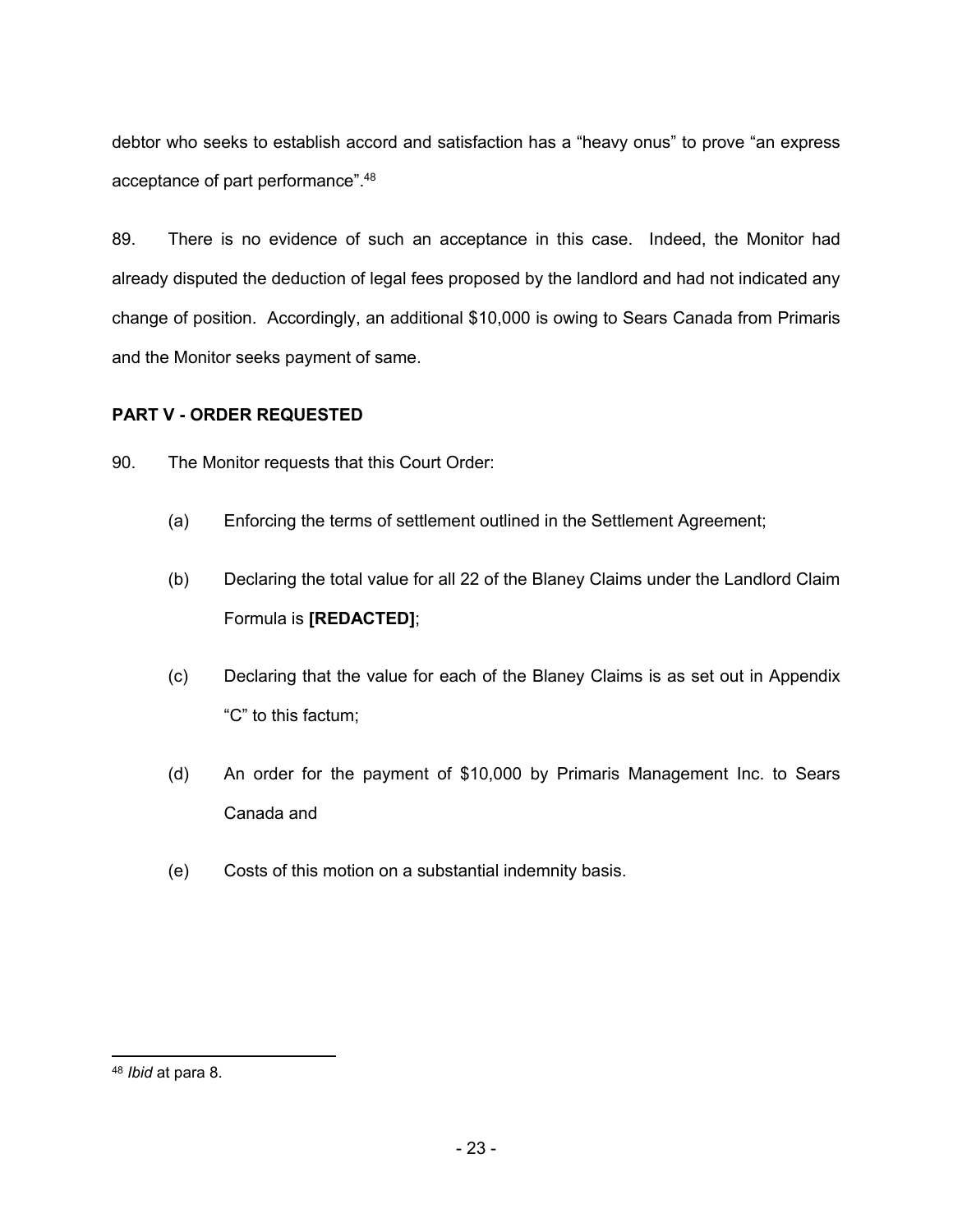ALL OF WHICH IS RESPECTFULLY SUBMITTED this May 2, 2019.

Stern Day

Alan Merskey Norton Rose Fulbright Canada LLP

Lawyers for the Monitor, FTI Consulting Canada Inc.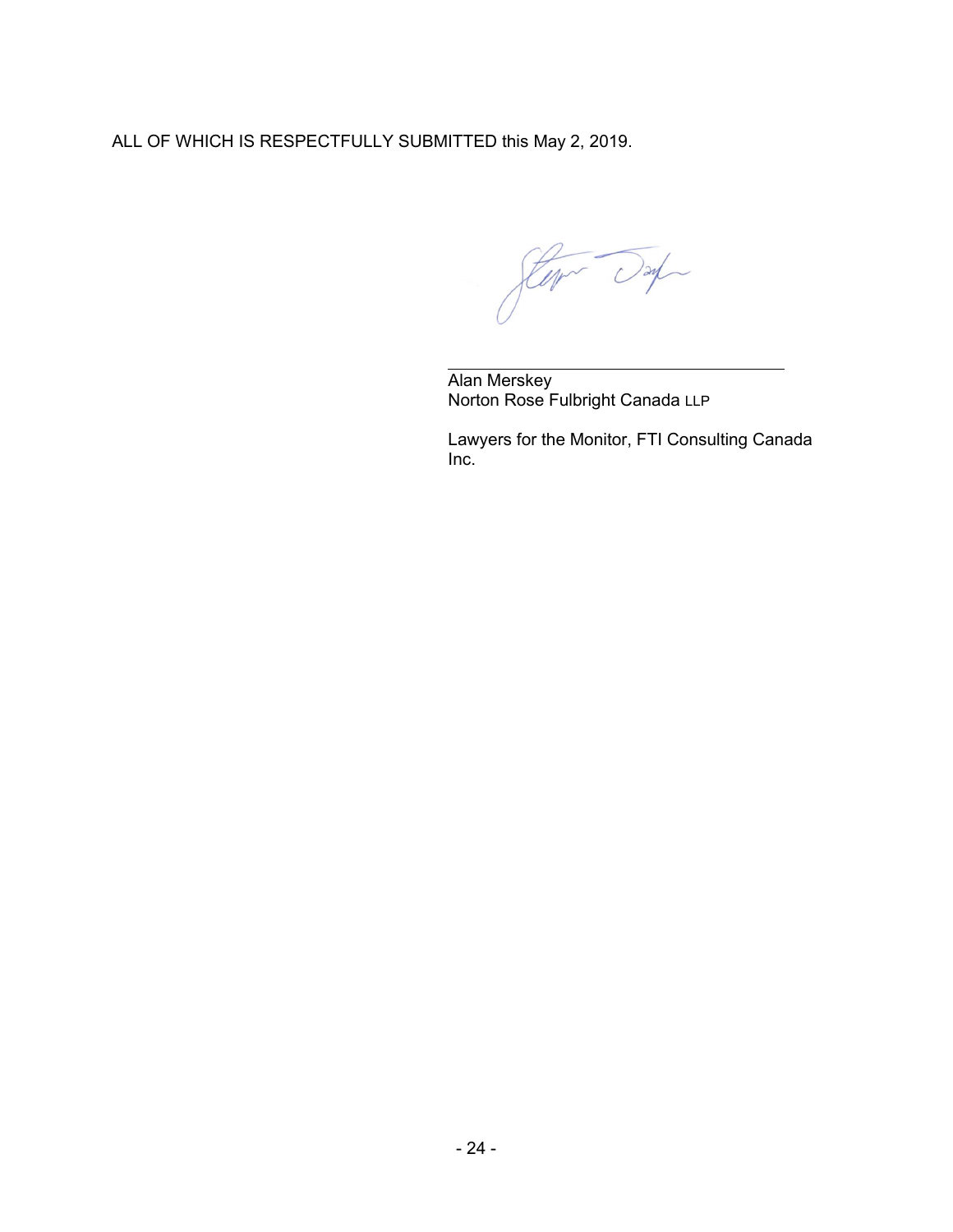## **SCHEDULE "A" LIST OF AUTHORITIES**

- *Slater Steel Inc., Re*, 2009 CarswellOnt 3122
- *Bayerische Landesbank Girozentrale v. R.S.W.H. Vegetable Farms Inc.*, 2001 CarswellOnt 615
- *Hryniak v. Mauldin*, 2014 SCC 7
- *Salah v. Timothy's Coffees of the World Inc.,* 2010 ONCA 673
- *RBC Dominion Securities Inc. v. Crew Gold Corporation*, 2017 ONCA 648
- *Sattva Capital Corp. v. Creston Moly Corp.*, 2014 SCC 53
- *Olivieri v. Sherman*, 2007 ONCA 491
- *Catanzaro v. Kellogg's Canada Inc.*, 2014 ONSC 5691, aff'd 2015 ONCA 779
- *Gregory v. Gill*, 2016 ONSC 4227
- *Garland v. Consumers' Gas Co.*, 2004 SCC 25
- *Champlain Ready-Mixed Concrete v. Beaupre*, 1971 CarswellOnt 790 (CA)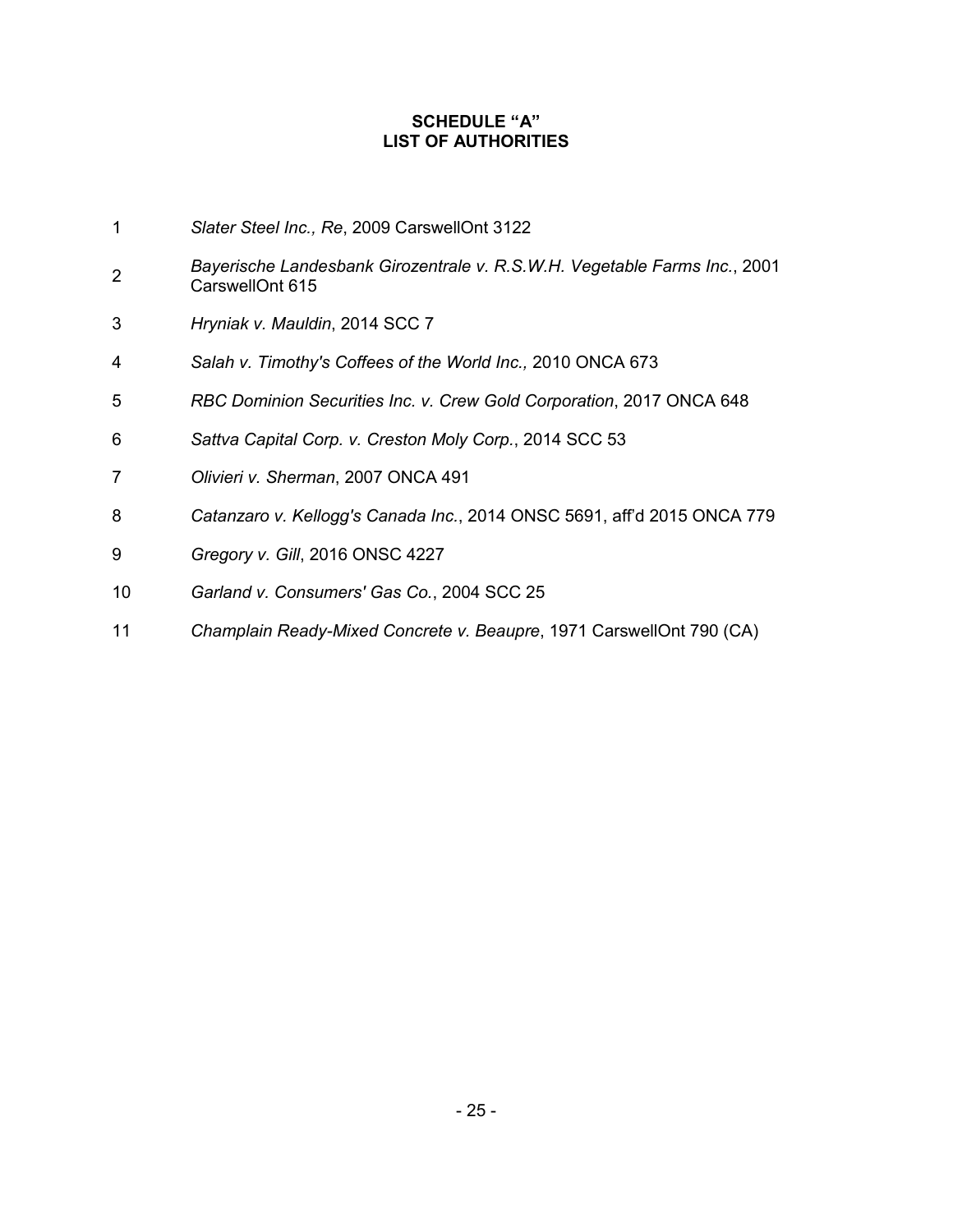## **SCHEDULE "B" RELEVANT STATUTES**

49.09 Where a party to an accepted offer to settle fails to comply with the terms of the offer, the other party may,

(a) make a motion to a judge for judgment in the terms of the accepted offer, and the judge may grant judgment accordingly; or

(b) continue the proceeding as if there had been no accepted offer to settle. R.R.O. 1990, Reg. 194, r. 49.09.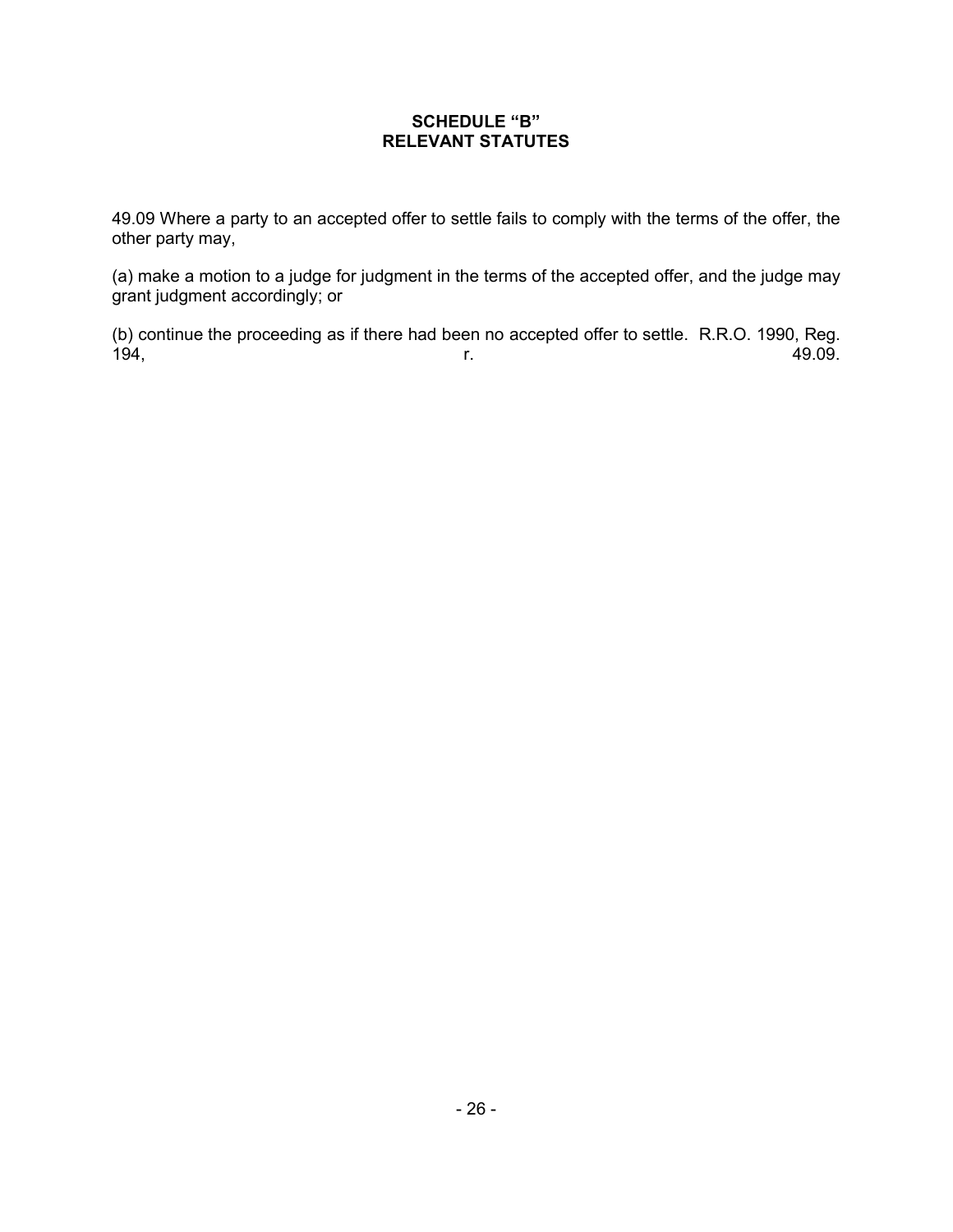## **SCHEDULE "C"**

# **COMPARISON OF MONITOR'S JOINDER STATEMENTS TO PROOFS OF CLAIM AND BOOKS AND RECORDS**

**[REDACTED]**